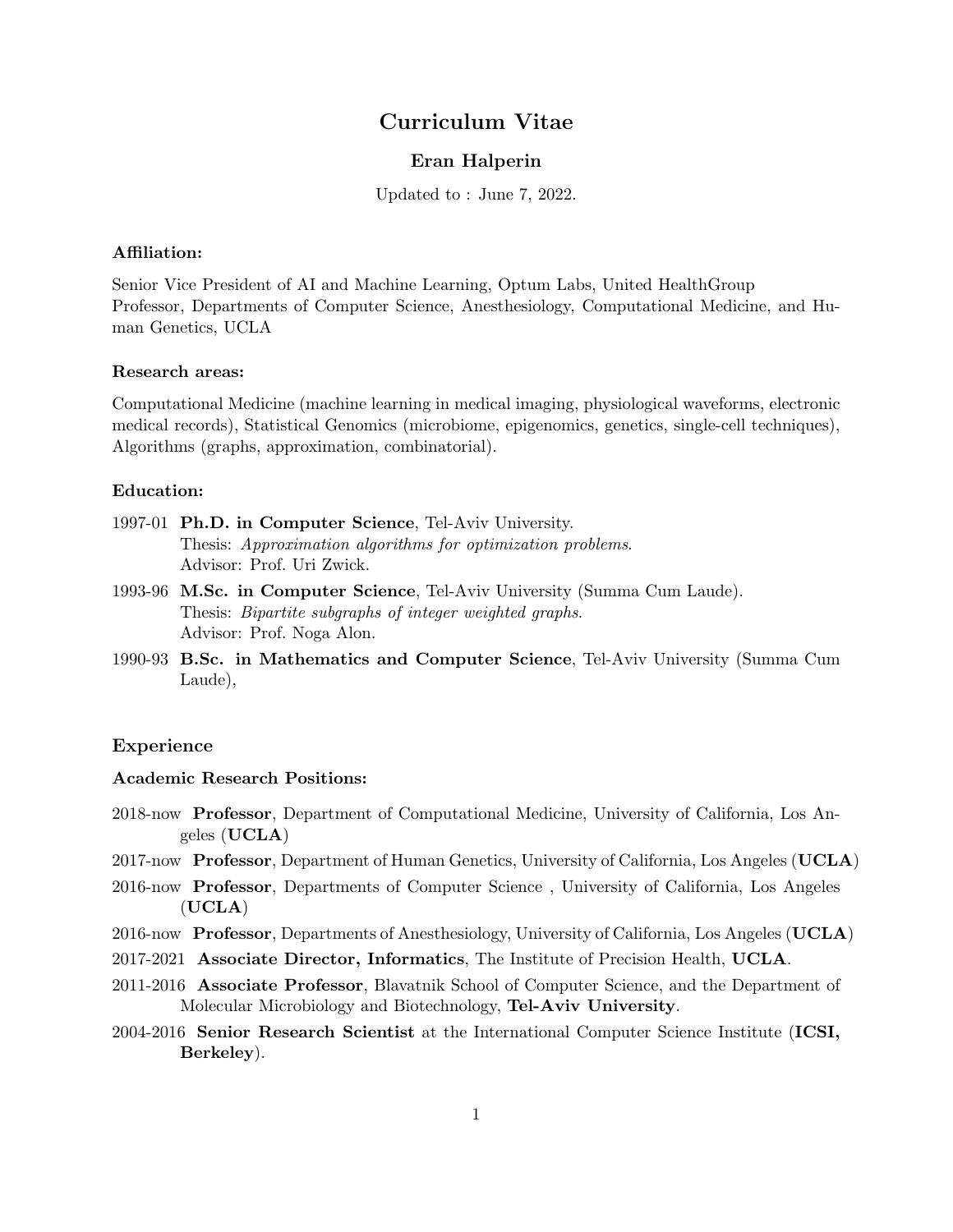- 2008-2011 Senior Lecturer, Blavatnik School of Computer Science, and the Department of Molecular Microbiology and Biotechnology, Tel-Aviv University.
- 2003-2004 Research Associate at the Computer Science department of Princeton University.
- 2001-03 Post doc at the Computer Science department of the University of California in Berkeley, and at the International Computer Science Institute (ICSI). Hosts: Richard Karp, Christos Papadimitriou, Satish Rao, Alistair Sinclair.
- July-August 2000 Summer intern in AT&T research labs, Florham Park, New Jersey. Mentor: Edith Cohen.

### Positions in the industry:

- $08/21$ -now Senior Vice President of AI/ML in Optum Labs (United Health Group)
- 05/12-05/2020 Computational Advisory Board in DNA Nexus
- 07/11-12/2016 Scientific Advisory Board in Genia Technologies (nanopores sequencing technologies)
- 10/12-10/13 Scientific Advisory Board in Gene by Gene
- $07/07-12/08$  Director of Bioinformatics in Navigenics, Inc. (genetic testing)
- 06/97-02/00 Bioinformatics Scientist at the Algorithms group in Compugen LTD.
- 1993-96 Programmer in the Israeli Defense Forces.

Consulting in the past for: Intel, Ultima Genomics, Invitae, Occam Law , Evogene, Micromedic, KHealth.

### Funding

- 1. Computational Genomics Summer Institute and Mentoring Network, NIH-NIGMS 1R25GM135043- 01, (co-PI), Eleazar Eskin (PI), \$1, 554, 615, 05/2020-04/2025.
- 2. Polygenic risk scores for diverse populations bridging research and clinical care, NIH-NHLBI 1R01HL151152-01A1 (Sub-contract), Charles Kooperberg (PI), \$47, 106, 8/2020- 07/2021.
- 3. Biomedical Informatics Tools for Applied Perioperative Physiology, NIH- NIBIB 1R01EB029751- 01A1 (co-I), Maxime Cannesson (PI), \$66, 536, 5/2020-01/2024.
- 4. Methods for Genomic Analysis in Heterogeneous Tissues, NIH-NHGRI HG010505 (PI), \$2, 613, 950, 9/.2019-6/2023.
- 5. Replication studies for high dimensional data: Insights into confounding and heterogeneity, NSF 1705197 (co-PI), Eleazar Eskin (PI), \$499, 995, 8/2019-7/2022.
- 6. Epigenetics of Socio-Environmental Effects on Asthma in Minorities, NIH 1R56MD013312-01 (co-I), Esteban Burchard (PI), Noah Zaitlen (PI). \$458, 438.
- 7. Machine Learning Models for the Prediction of Adverse Outcomes after Surgery using EMR and Genetic Data, David Geffen School of Medicine Seed Grant, \$250, 000, 9/1/2018-9/30/19.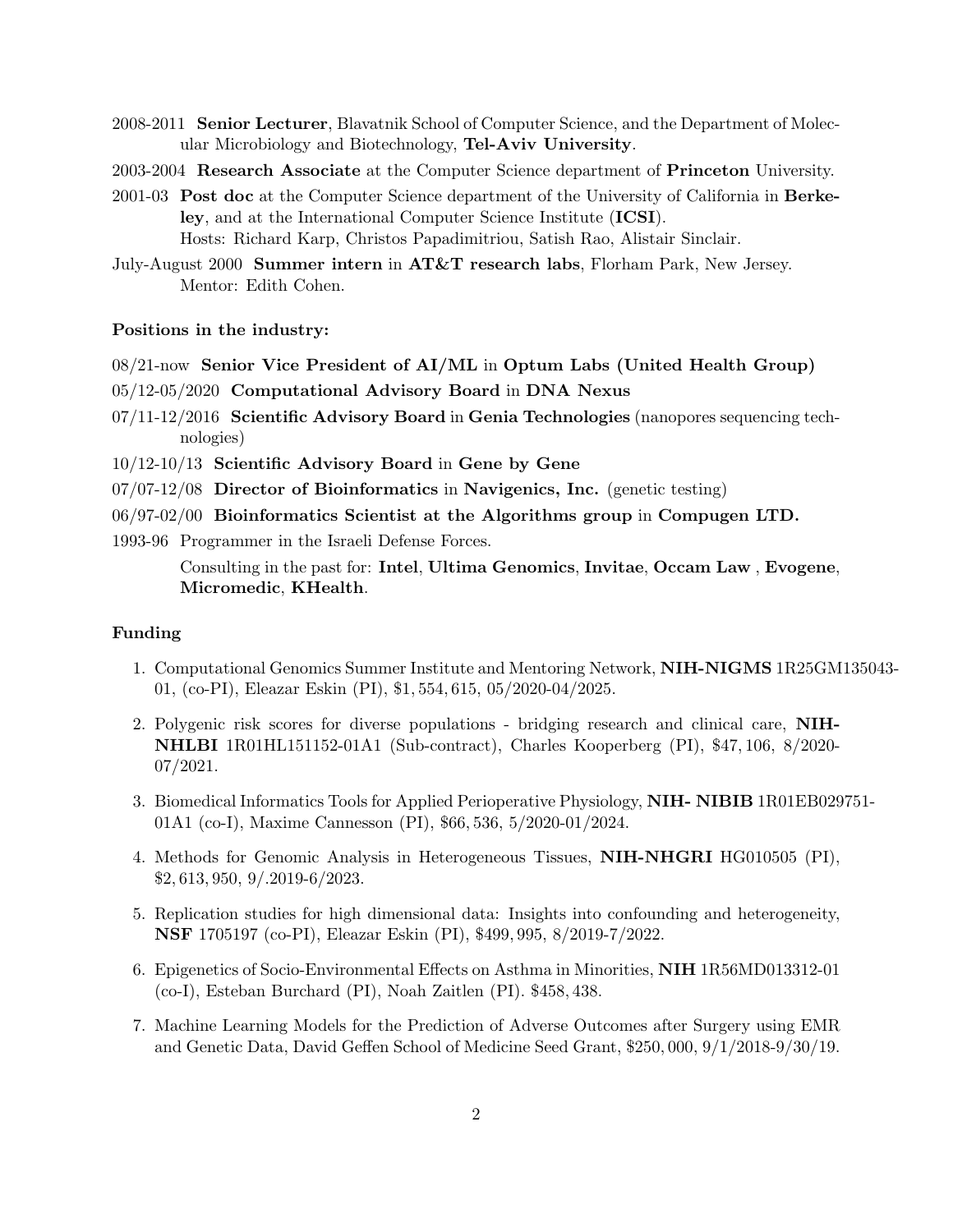- 8. Developing a pathway from genetic locus to gene for complex traits in rodents, NIH-NIMH 1R01MH115979 (co-I), Jonathan Flint (PI), 6/2018-2/2023.
- 9. III: Medium: Detecting Low Dimensional Structures in Genomic Data, NSF award number 1705197 (PI) , Eleazar Eskin (co-PI), and Jae-Hoon Sul (co-PI). Total award: \$1, 199, 663,  $08/15/2017 - 8/15/2021$ .
- 10. Computational Methods for the Analysis of Methylation Data, Blavatnik Research Fund, \$50,000, period: 10/2015-10/2016.
- 11. Analytical method development for investigating the role of the X chromosome in population genetics and disease, NIH (Subcontract from Alon Keinan, Cornell). Total award: \$63, 358, 2014-2016.
- 12. Methods for the Analysis of Rare Variants in Disease DNA-Sequencing Studies, ISF (Leading PI). Total award: \$264, 000, 2013-2017.
- 13. Methods for preprocessing population sequence data, Binational Science Foundation, BSF and the Gilbert Foundation (Leading PI with Eleazar Eskin). Total award: \$197, 600, 2013-2017.
- 14. Reqsequencing and Functional Studies, NIH (subcontract). Total subcontract award: \$303,780, period: 10/2011-9/2015.
- 15. Combinatorial Optimization Methods for Problems in Molecular Biology and Genetics, NSF: Award no. 1217615, \$497,380, period: 9/1/2012 - 8/31/2014.
- 16. Integrated Analysis of Novel Molecular Diagnostic Markers for Type 2 Diabetes, German Israeli Foundation, GIF (leading PI with Thomas Illig). Total award: 199,800 Euros, period: 1/2012-12/2014.
- 17. Open Collaborative Research. IBM (PI, together with Ron Shamir and Saharon Rosset). Total award: \$132,000, period: 10/2010-10/2012.
- 18. Efficient Design and Analysis of Disease Association Studies, Israeli Science Foundation, ISF. Total award: \$223, 640, period: 10/2008-10/2012.
- 19. Genome-wide Association Study of Non-Hodgkin's Lymphoma, NIH: R01 (subcontract). Leading PI: Christine Skibola (UC Berkeley). Total subcontract award: \$127,704., period: 08/01/2006-07/31/2011
- 20. Estimating Haplotype Frequencies, NSF: IIS-0513599 (leading PI). Total award: \$603,773, period: 09/15/2005-08/31/2008.
- 21. Population Stratification Methods, NSF: IIS-0713254 (leading PI). Total award: \$449,962, period: 08/15/2007-07/31/2009.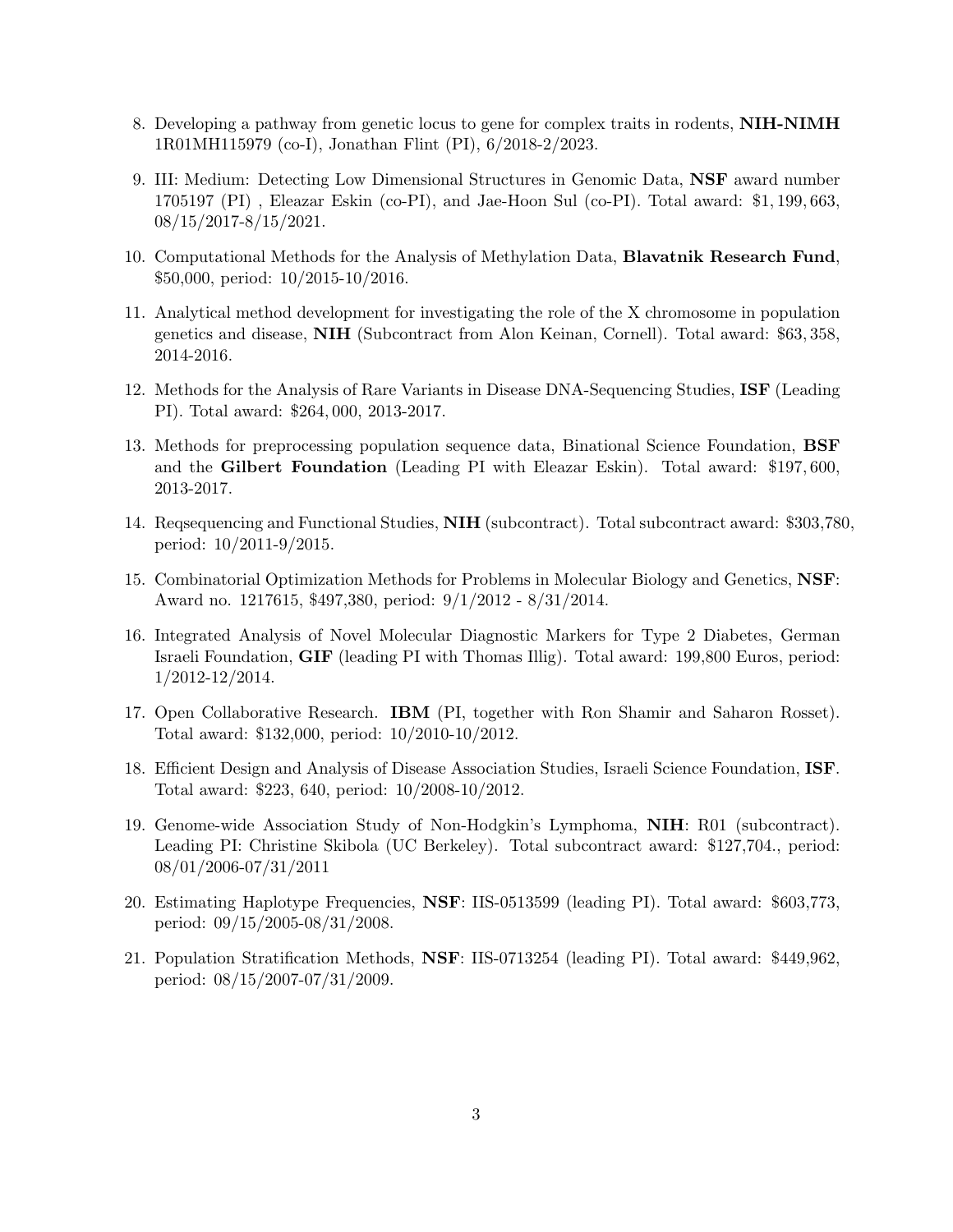### Awards and Honors:

- 2021 The ISCB Fellow
- 2014 The Juludan Research Fund Prize
- 2012 Chosen by The Marker Magazine (Israeli business magazine) as one of the 40 promising Israelis younger than 40.
- 2010 The Raymond and Beverly Sackler Career Development Chair.
- 2010 The Krill prize for excellence in scientific research.
- 2001 The **Rothschild** fellowship (for post-doc).
- 2000 The Intel prize (for Ph.D.), Tel-Aviv University.
- 2000 The Checkpoint prize (for Ph.D.), Tel-Aviv University.
- 1999 The Maus prize (for Ph.D.), Tel-Aviv University.
- 1993 24th in the Putnum mathematics competition.
- 1991-92 Prize of excellence in the 32nd and in the 33rd Grossman mathematics Olympics of the Israel Institute of Technology, the Technion.

#### Academic Activities:

- 1. Scientific committees (Past 5 years):
	- Co-director and organizer, Computational Genomics Summer Institute (CGSI), 2016 now
	- Organizer: Bertinoro Computational Biology, 2014,2018.
	- Steering Committee, RECOMB-SEQ, 2013-now.
	- Program Committee, RECOMB, 2016
	- Program Committee, RECOMB-Genetics, 2016
- 2. Invited speaker (selected from past 5 years)
	- 2022 Invited Speaker, Simons Institute, UC Berkeley
	- 2022 Panel moderator at IAAI-22
	- 2022 Keynote speaker, 6th International Workshop on Health Intelligence (co-occuring with AAAI).
	- 2022 Invited speaker, Department of Biostatistics and Bioinformatics, Duke University
	- 2022 Invited speaker, CTSI, UCLA
	- 2021 Invited speaker, Institute of Mathematics and Applications, University of Minnesota
	- 2021 Invited speaker, Hadassah Eye & Vision Innovation Forum in Jerusalem
	- 2020 Invited speaker, AI for COVID-19 in LA Symposium, University of Souther California (virtual)
	- 2020 Invited speaker, The Doheny-UCLA International Retina Symposium, Pasadena, CA
	- 2019 Invited speaker, Annual meeting of the American Society of Anesthesiology, Orlando.
	- 2019 Invited speaker and panelist, UC-wide AI in Biomedicine.
	- 2019 Invited speaker, Bioinformatics seminar series, UCSD.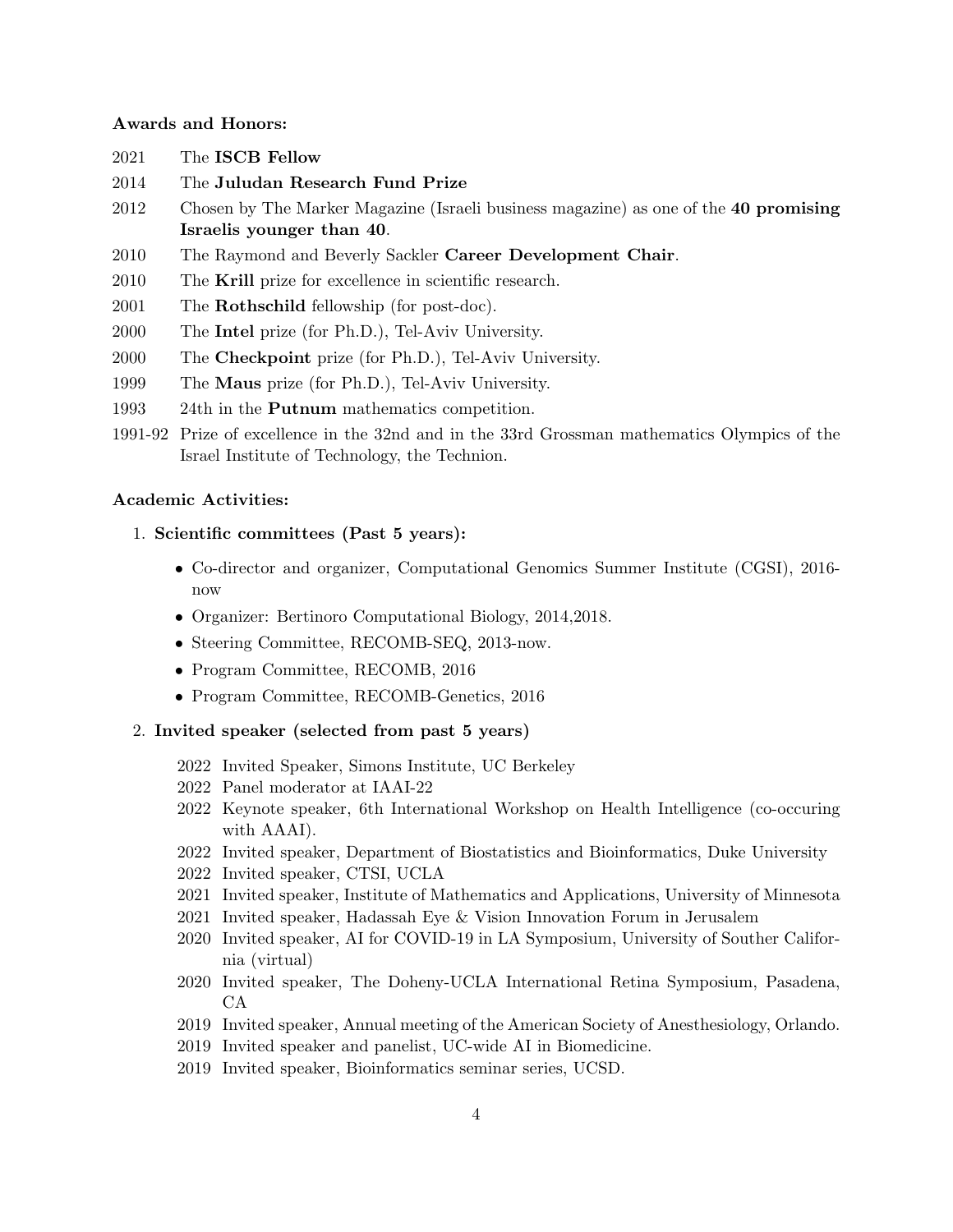- 2018 Invited speaker, IPM Seminar series, Mount Sinai.
- 2018 Invited speaker, CS Colloquium Series, University of Indiana
- 2017 Invited speaker, Banff International Research Station, Oaxaca, Mexico.
- 2017 Keynote speaker, NIPS workshop on Machine Learning in Computational Biology.
- 2017 Keynote speaker, 2nd QCB Symposium, UCLA.
- 2017 Invited speaker, department of Electrical Engineering, UCLA.
- 2016 Invited speaker, Computer Science colloquium, The Hebrew University.
- 2016 Invited speaker, The Technion Machine Learning seminar.
- 2016 Invited speaker, Computer Science colloquium, Ben-Gurion University.
- 2016 Invited speaker, Life Sciences colloquium, Ben-Gurion University.
- 2016 Invited speaker at the biostatistics seminar, Stanford University.
- 2016 Invited speaker at the Annual meeting of the Israeli Statistical Association
- 2016 Invited speaker at the Waterman Symposium, Los Angeles.

## Students:

# Clinical mentees

2021-now Dr. Ira Hofer, Anesthesiology, UCLA. "Use of Machine Learning on Integrated Electronic Medical Record, Genetic and Waveform Data to Predict Perioperative Cardiorespiratory Instability", NIH -1K01HL150318-01A1.

# Post-docs

- 2021-now Dr. Oren Avram, UCLA
- 2019-2020 Dr. Misagh Kordi, post-doc, UCLA.
- 2018-2020 Dr. Igor Mandric, post-doc, UCLA.
- 2014-2016 Dr. Yedael Waldman, Post-doc, Tel-Aviv University,
- 2009-2009 Dr. Noah Zaitlen, Post-doc, Tel-Aviv University. (currently an associate professor at UCLA ).
- 2008-2009 Dr. Bogdan Pasaniuc, Post-doc, International Computer Science Institute, Berkeley (currently an assocaite professor at UCLA).
- 2007-2008 Dr. Lucia Conde, Post-doc, International Computer Science Institute, Berkeley (currently at University College London)
- 2006-2008 Dr. Gad Kimmel, Post-doc, International Computer Science Institute, Berkeley.

# PhD

- 2021-now Berkin Durmus, PhD candidate, Computer Science, UCLA
- 2020-now Ella Petter, PhD candidate, Computer Science, UCLA.
- 2019-now Ulzee An, PhD candidate, Computer Science, UCLA.
- 2019-now Zeuyan Chen, PhD candidate, Computer Science, UCLA
- 2018-now Leah Briscoe, PhD candidate, Bioinformatics, UCLA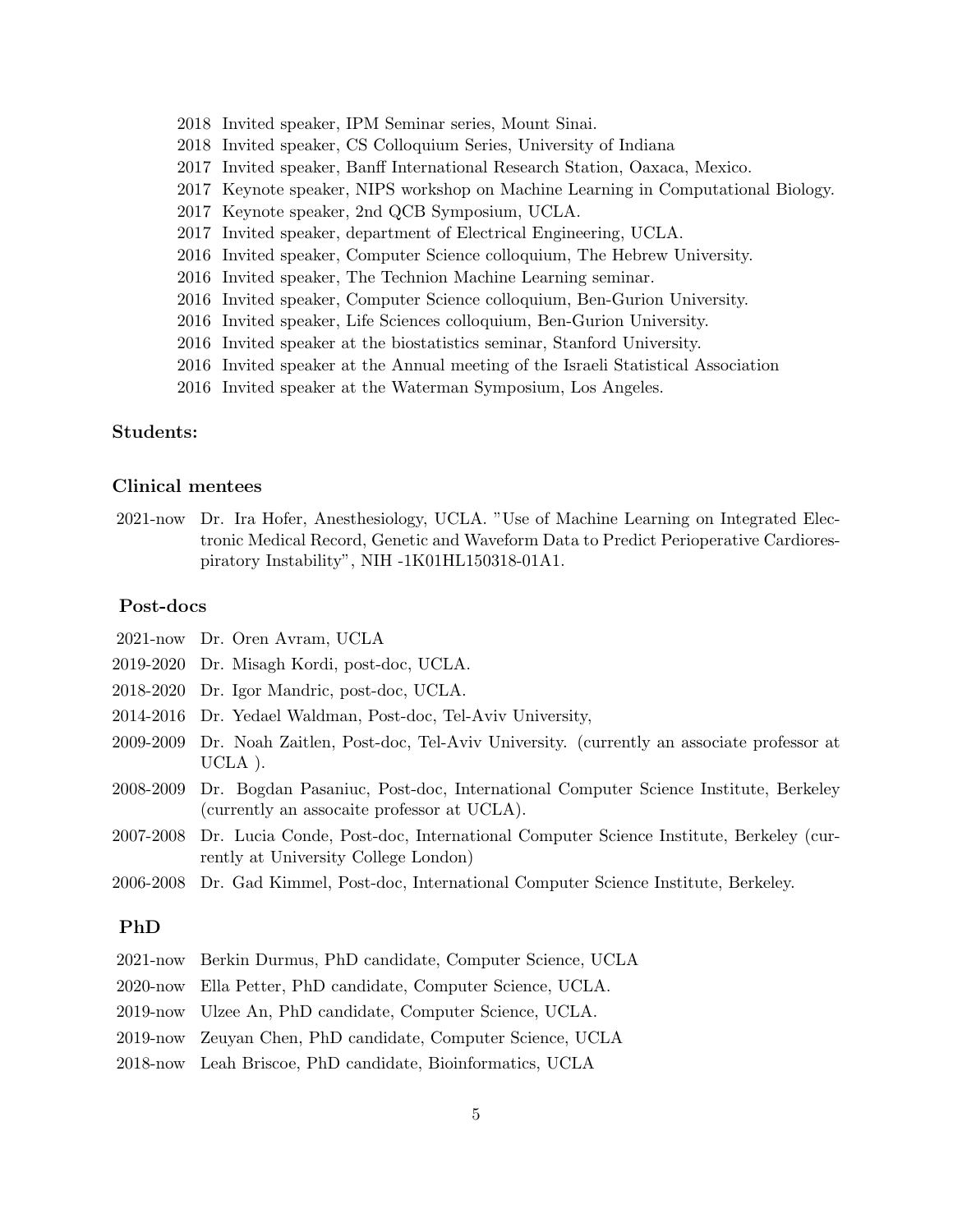- 2020-2022 Nadav Rakocz, PhD candidate, Computer Science, UCLA.
- 2018-2022 Mike Thompson PhD candidate, Bioinformatics, UCLA
- 2018-2021 Brandon Jew, PhD candidate, Bioinformatics, UCLA
- 2018-2021 Brian Hill, PhD candidate, Computer Science, UCLA
- 2016-2020 Elior Rahmani, PhD candidate, Computer Science, UCLA
- 2016-2020 Liat Shenhav, PhD candidate, Computer Science, UCLA
- 2013-2018 Regev Schweiger, PhD candidate, Computer Science, Tel-Aviv University (currently at MyHeritage).
- 2011-2018 Roye Rozov Ph.D, Computer Science, Tel-Aviv University (joint supervision with Prof. Ron Shamir).
- 2012-2016 Yael Baran, PhD , Computer Science, Tel-Aviv University (currently post-doc at Weizmann Institute)

# MSC

- 2015-2017 Gal Hayms (joint supervision with Dr. Itay Mayrose), MSc candidate, Life Sciences, Tel-Aviv University.
- 2013-2016 Goor Sasson, (joint supervision with Prof. Itzhak Mizrahi, Volcani), MSc candidate, Life Sciences, Tel-Aviv University
- 2013-2016 Elior Rahmani, MSc candidate, Computer Science, Tel-Aviv University.
- 2012-2014 Doron Shem-Tov, MSc, Computer Science, Tel-Aviv University.
- 2011-2013 Itamar Eskin , (joint supervision with Dr. Yoel Shkolnisky), M.Sc., Applied Math, Tel-Aviv University
- 2011-2014 Yaara Arkin, M.Sc., Bioinformatics track, Computer Science, Tel-Aviv University
- 2011-2015 Yaron Margalit, M.Sc. , Computer Science, Tel-Aviv University
- 2010-2013 Noam Mamet (joint supervision with Prof. Uri Gophna), M.Sc., Mathematical Biology track, Life Sciences, Tel-Aviv University
- 2009-2012 Tal Efros, M.Sc., Computer Science, Tel-Aviv University
- 2009-2012 Oron Navon, M.Sc., Bioinformatics track, Life Sciences, Tel-Aviv University
- 2009-2012 Yael Baran, MSc., Bioinformatics track, Computer Science, Tel-Aviv University

## Teaching (last five years):

- 2021 Machine Learning in Medicine (CS229), UCLA.
- 2021 Machine Learning in Genetics (CM124), UCLA.
- 2020 Machine Learning in Genetics (CM124), UCLA.
- 2019 Computational Genetics (CM124), UCLA.
- 2018 Computational Genetics (CM124), UCLA.
- 2017 Computational Genetics (CM124), UCLA.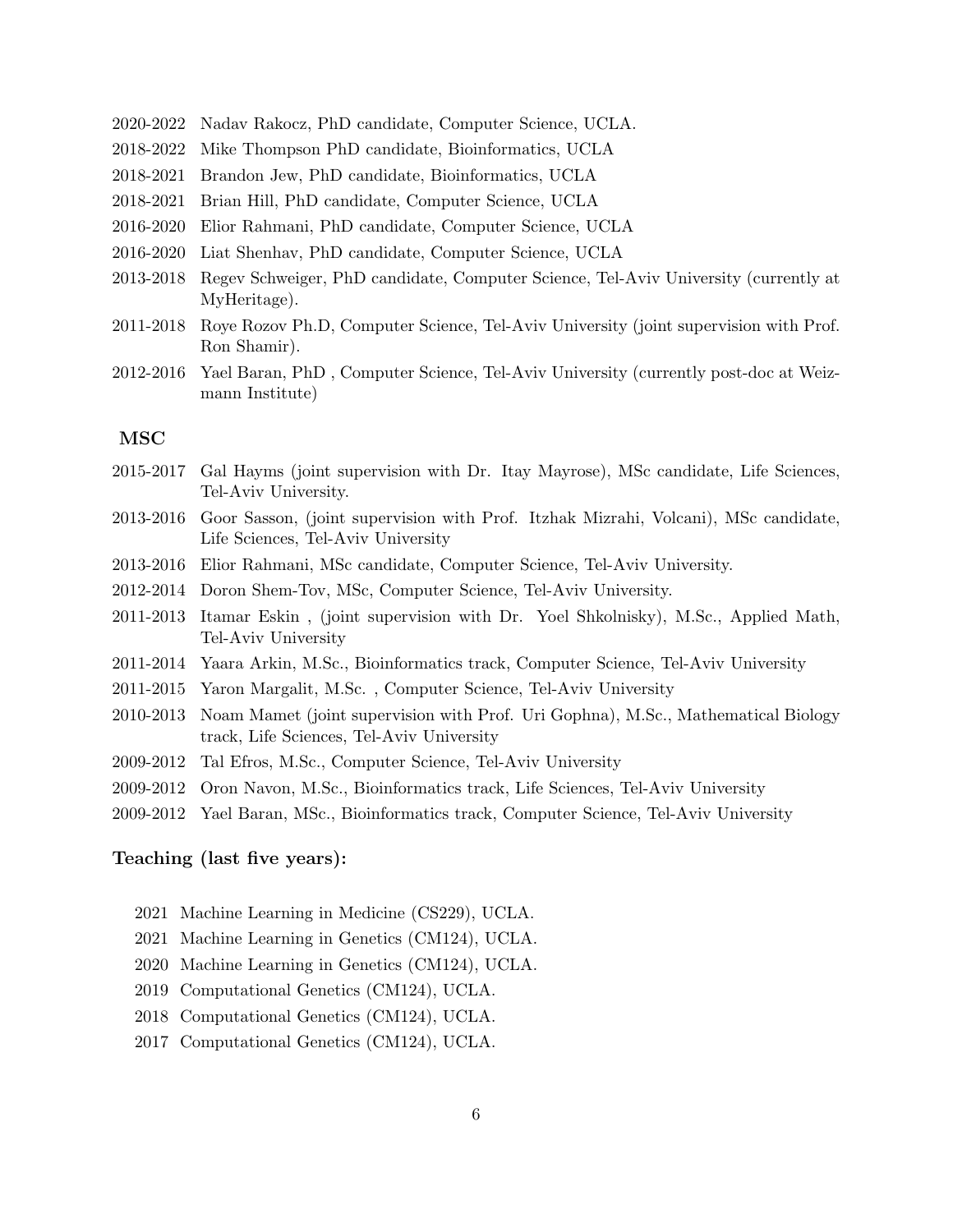# Publication List

### Journal papers:

- 1. Briscoe L, Balliu B, Sankararaman S, Halperin E, Garud NR. Evaluating supervised and unsupervised background noise correction in human gut microbiome data. **PLoS Comput** Biol. 2022 Feb 7;18(2):e1009838. doi: 10.1371/journal.pcbi.1009838. PMID: 35130266; PMCID: PMC8853548.
- 2. Hill BL, Rakocz N, Rudas A, Chiang JN, Wang S, Hofer I, Cannesson M, Halperin E. Imputation of the continuous arterial line blood pressure waveform from non-invasive measurements using deep learning. Scientific Reports 2021 Aug  $3;11(1):15755$ . doi: 10.1038/s41598-021-94913-y. PMID: 34344934; PMCID: PMC8333060.
- 3. Klinger D, Hill BL, Barda N, Halperin E, Gofrit ON, Greenblatt CL, Rappoport N, Linial M, Bercovier H. Bladder Cancer Immunotherapy by BCG Is Associated with a Significantly Reduced Risk of Alzheimer's Disease and Parkinson's Disease. Vaccines (Basel). 2021 May 11;9(5):491. doi: 10.3390/vaccines9050491. PMID: 34064775; PMCID: PMC8151667.
- 4. Rakocz N, Chiang JN, Nittala MG, Corradetti G, Tiosano L, Velaga S, Thompson M, Hill BL, Sankararaman S, Haines JL, Pericak-Vance MA, Stambolian D, Sadda SR, Halperin E. Automated identification of clinical features from sparsely annotated 3-dimensional medical imaging, Nature Digital Medicine, 2021 Mar 8;4(1):44. doi: 10.1038/s41746-021-00411-w. PMID: 33686212; PMCID: PMC7940637.
- 5. Saab FG, Chiang JN, Brook R, Adamson PC, Fulcher JA, Halperin E, Manuel V, Goodman-Meza D. Discharge Clinical Characteristics and Post-Discharge Events in Patients with Severe COVID-19: A Descriptive Case Series. Journal of General Internal Medicine 2021 Apr;36(4):1017-1022. doi: 10.1007/s11606-020-06494-7. Epub 2021 Feb 2. PMID: 33532963; PMCID: PMC7853705.
- 6. MandricI,SchwarzT,MajumdarA,HouK,BriscoeL,PerezR,SubramaniamM,Hafemeister C, Satija R, Ye CJ, Pasaniuc B, Halperin E. Optimized design of single-cell RNA sequenc- ing experiments for cell-type-specific eQTL analysis. ,Nature Communications, 2020 Oct 30;11(1):5504. doi: 10.1038/s41467-020-19365-w. PMID: 33127880; PMCID: PMC7599215.
- 7. Goodman-Meza D, Rudas A, Chiang JN, Adamson PC, Ebinger J, Sun N, Botting P, Fulcher JA, Saab FG, Brook R, Eskin E, An U, Kordi M, Jew B, Balliu B, Chen Z, Hill BL, Rahmani E, Halperin E, Manuel V, A machine learning algorithm to increase COVID-19 inpatient diagnostic capacity. **PLoS One.** 2020 Sep  $22;15(9):e0239474$ . doi: 10.1371/journal.pone.0239474. PMID: 32960917.
- 8. Miao Z, Alvarez M, Ko A, Bhagat Y, Rahmani E, Jew B, Heinonen S, Muñoz-Hernandez LL, Herrera-Hernandez M, Aguilar-Salinas C, Tusie-Luna T, Mohlke KL, Laakso M, Pietiläinen KH, Halperin E, Pajukanta P. The causal effect of obesity on prediabetes and insulin resistance reveals the important role of adipose tissue in insulin resistance. **PLoS Genetics** 2020 Sep 14;16(9):e1009018. doi: 10.1371/journal.pgen.1009018. PMID: 32925908.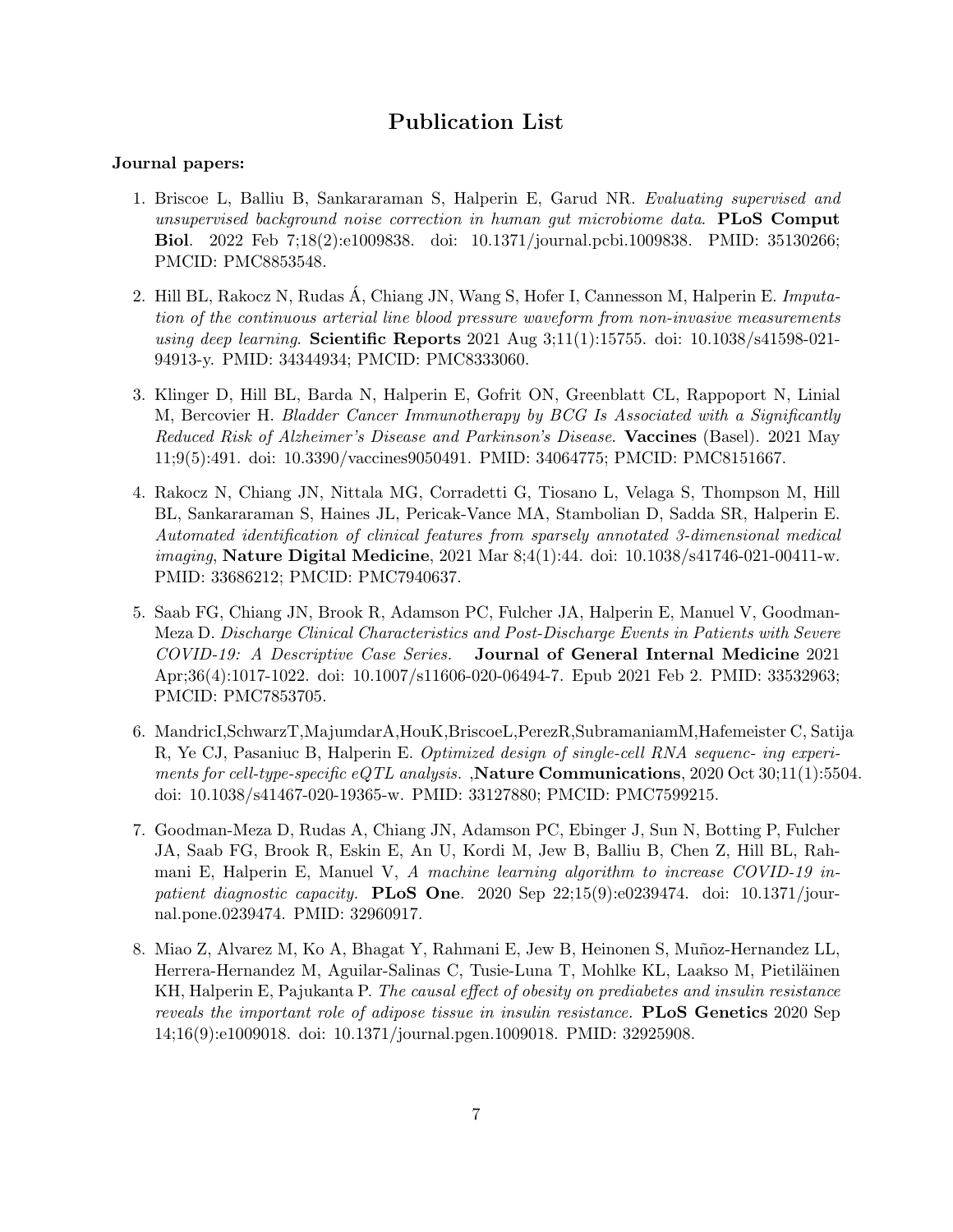- 9. Martino C, Shenhav L, Marotz CA, Armstrong G, McDonald D, Vázquez-Baeza Y, Morton JT, Jiang L, Dominguez-Bello MG, Swafford AD, Halperin E, Knight R. Context-aware dimensionality reduction deconvolutes qut microbial community dynamics. Nature Biotechnology. 2020 Aug 31. doi: 10.1038/s41587-020-0660-7. Epub ahead of print. PMID: 32868914.
- 10. Alvarez M, Rahmani E, Jew B, Garske KM, Miao Z, Benhammou JN, Ye CJ, Pisegna JR, Pietiläinen KH, Halperin E, Pajukanta P. *Enhancing droplet-based single-nucleus RNA*seq resolution using the semi-supervised machine learning classifier DIEM. Scientific reports. 2020 Jul 3;10(1):11019. doi: 10.1038/s41598-020-67513-5. PMID: 32620816; PMCID: PMC7335186.
- 11. Mandric I, Hill BL, Freund MK, Thompson M, Halperin E. BATMAN: Fast and Accurate Integration of Single-Cell RNA-Seq Datasets via Minimum-Weight Matching. **iScience**. 2020 Jun 26;23(6):101185. doi: 10.1016/j.isci.2020.101185. Epub 2020 May 20. PMID: 32504875; PMCID: PMC7276436.
- 12. Agrawal A, Chiu AM, Le M, Halperin E, Sankararaman S. Scalable probabilistic PCA for largescale genetic variation data. **PLoS Genetics** 2020 May  $29:16(5):e1008773$ . doi: 10.1371/journal.pgen.1008773. PMID: 32469896; PMCID: PMC7286535.
- 13. Joseph TA, Shenhav L, Xavier JB, Halperin E, Pe'er I. Compositional Lotka-Volterra describes microbial dynamics in the simplex. PLoS Computational Biology 2020 May 29;16(5):e1007917. doi: 10.1371/journal.pcbi.1007917. PMID: 32469867; PMCID: PMC7325845.
- 14. Jew B, Alvarez M, Rahmani E, Miao Z, Ko A, Garske KM, Sul JH, Pietiläinen KH, Pajukanta P, Halperin E. Accurate estimation of cell composition in bulk expression through robust integration of single-cell information. Nature Communications 2020 Apr 24;11(1):1971. doi: 10.1038/s41467-020-15816-6. Erratum in: Nat Commun. 2020 Jun 3;11(1):2891. PMID: 32332754; PMCID: PMC7181686.
- 15. Furman O, Shenhav L, Sasson G, Kokou F, Honig H, Jacoby S, Hertz T, Cordero OX, Halperin E, Mizrahi I. Stochasticity constrained by deterministic effects of diet and age drive rumen microbiome assembly dynamics. Nature Communications. 2020 Apr 20;11(1):1904. doi: 10.1038/s41467-020-15652-8. PMID: 32312972; PMCID: PMC7170844.
- 16. Grunin M, Beykin G, Rahmani E, Schweiger R, Barel G, Hagbi-Levi S, Elbaz-Hayoun S, Rinsky B, Ganiel M, Carmi S, Halperin E, Chowers I. Association of a Variant in VWA3A with Response to Anti-Vascular Endothelial Growth Factor Treatment in Neovascular AMD. nvestigative ophthalmology & visual science  $2020$  Feb 7;61(2):48. doi: 10.1167/iovs.61.2.48. PMID: 32106291; PMCID: PMC7329947.
- 17. Brown Kav A, Rozov R, Bogumil D, Sørensen SJ, Hansen LH, Benhar I, Halperin E, Shamir R, Mizrahi I. Unravelling plasmidome distribution and interaction with its hosting microbiome. Environmental microbiology 2020 Jan;22(1):32-44. doi: 10.1111/1462-2920.14813. Epub 2019 Dec 15. PMID: 31602783.
- 18. Shenhav, Liat, Mike Thompson, Tyler A. Joseph, Leah Briscoe, Ori Furman, David Bogumil, Itzhak Mizrahi, Itsik Pe'er, and Eran Halperin. FEAST: fast expectation-maximization for microbial source tracking., **Nature methods** (2019): 1.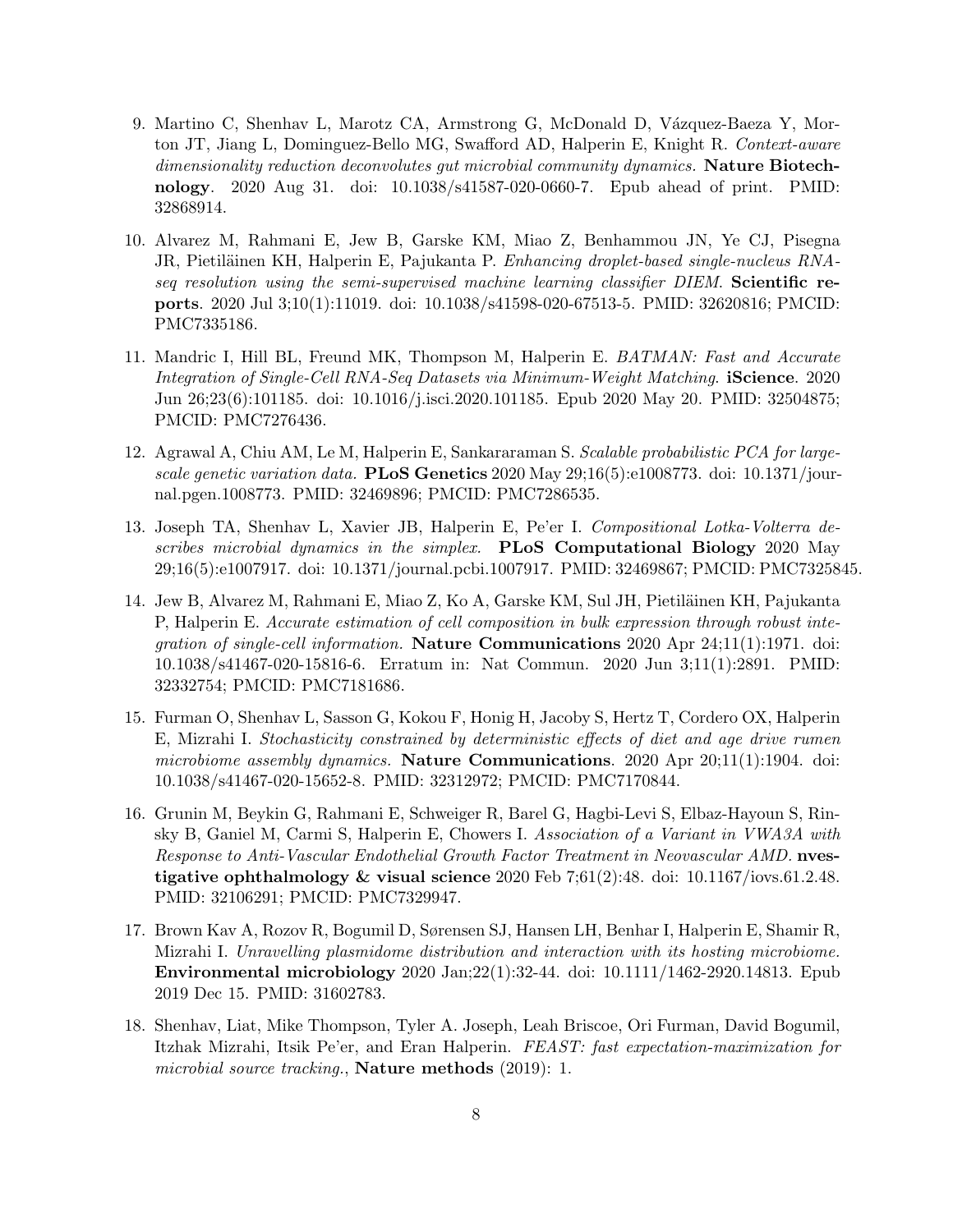- 19. Rahmani, E., Schweiger, R., Rhead, B., Criswell, L.A., Barcellos, L.F., Eskin, E., Rosset, S., Sankararaman, S. and Halperin, E., Cell-type-specific resolution epigenetics without the need for cell sorting or single-cell biology, **Nature Communications**, Jul  $31;10(1):3417, 2019$ .
- 20. Thompson, M., Chen, Z.J., Rahmani, E. and Halperin, E., CONFINED: distinguishing biological from technical sources of variation by leveraging multiple methylation datasets. Genome biology, 20(1), p.138, 2019.
- 21. Hill, B.L., Brown, R., Gabel, E., Rakocz, N., Lee, C., Cannesson, M., Baldi, P., Loohuis, L.O., Johnson, R., Jew, B. and Maoz, U., An automated machine learning-based model predicts postoperative mortality using readily-extractable preoperative electronic health record data. British Journal of Anaesthesia,  $123(6)$ , pp.877-886 (2019)
- 22. Fisher, Eyal, Rafael Y. Brzezinski, Michal Ehrenwald, Itzhak Shapira, David Zeltser, Shlomo Berliner, Yonit Marcus et al. Increase of body mass index and waist circumference predicts development of metabolic syndrome criteria in apparently healthy individuals with 2 and 5 years follow-up., International Journal of Obesity 43, no. 4 (2019): 800.
- 23. Shenhav, Liat, Ori Furman, Leah Briscoe, Mike Thompson, Justin D. Silverman, Itzhak Mizrahi, and Eran Halperin. Modeling the temporal dynamics of the gut microbial community in adults and infants. **PLOS Computational Biology** 15, no.  $6$  (2019): e1006960.
- 24. Kav, A.B., Rozov, R., Bogumil, D., Sørensen, S.J., Hansen, L.H., Benhar, I., Halperin, E., Shamir, R. and Mizrahi, I., Unravelling plasmidome distribution and interaction with its hosting microbiome, **Environmental microbiology.** (2019).
- 25. Wallace, R. John, Goor Sasson, Philip C. Garnsworthy, Ilma Tapio, Emma Gregson, Paolo Bani, Pekka Huhtanen et al. A heritable subset of the core rumen microbiome dictates dairy cow productivity and emissions., Science advances 5, no. 7 (2019): eaav8391.
- 26. Schweiger, Regev, Eyal Fisher, Omer Weissbrod, Elior Rahmani, Martina Müller-Nurasyid, Sonja Kunze, Christian Gieger, Melanie Waldenberger, Saharon Rosset, and Eran Halperin, Detecting heritable phenotypes without a model using fast permutation testing for heritability and set-tests., Nature communications 9, no. 1 (2018): 4919.
- 27. Rahmani, Elior, Regev Schweiger, Liat Shenhav, Theodora Wingert, Ira Hofer, Eilon Gabel, Eleazar Eskin, and Eran Halperin, BayesCCE: a Bayesian framework for estimating cell-type composition from DNA methylation without the need for methylation reference., Genome biology 19, no. 1 (2018): 141.
- 28. Hofer, Ira S., Eran Halperin, and Maxime Cannesson. Opening the Black Box: Understanding the Science Behind Big Data and Predictive Analytics., Anesthesia & Analgesia 127, no. 5 (2018): 1139-1143.
- 29. Schweiger, Regev, Eyal Fisher, Elior Rahmani, Liat Shenhav, Saharon Rosset, and Eran Halperin, Using Stochastic Approximation Techniques to Efficiently Construct Confidence Intervals for Heritability, Journal of Computational Biology 25, no. 7 (2018): 794-808.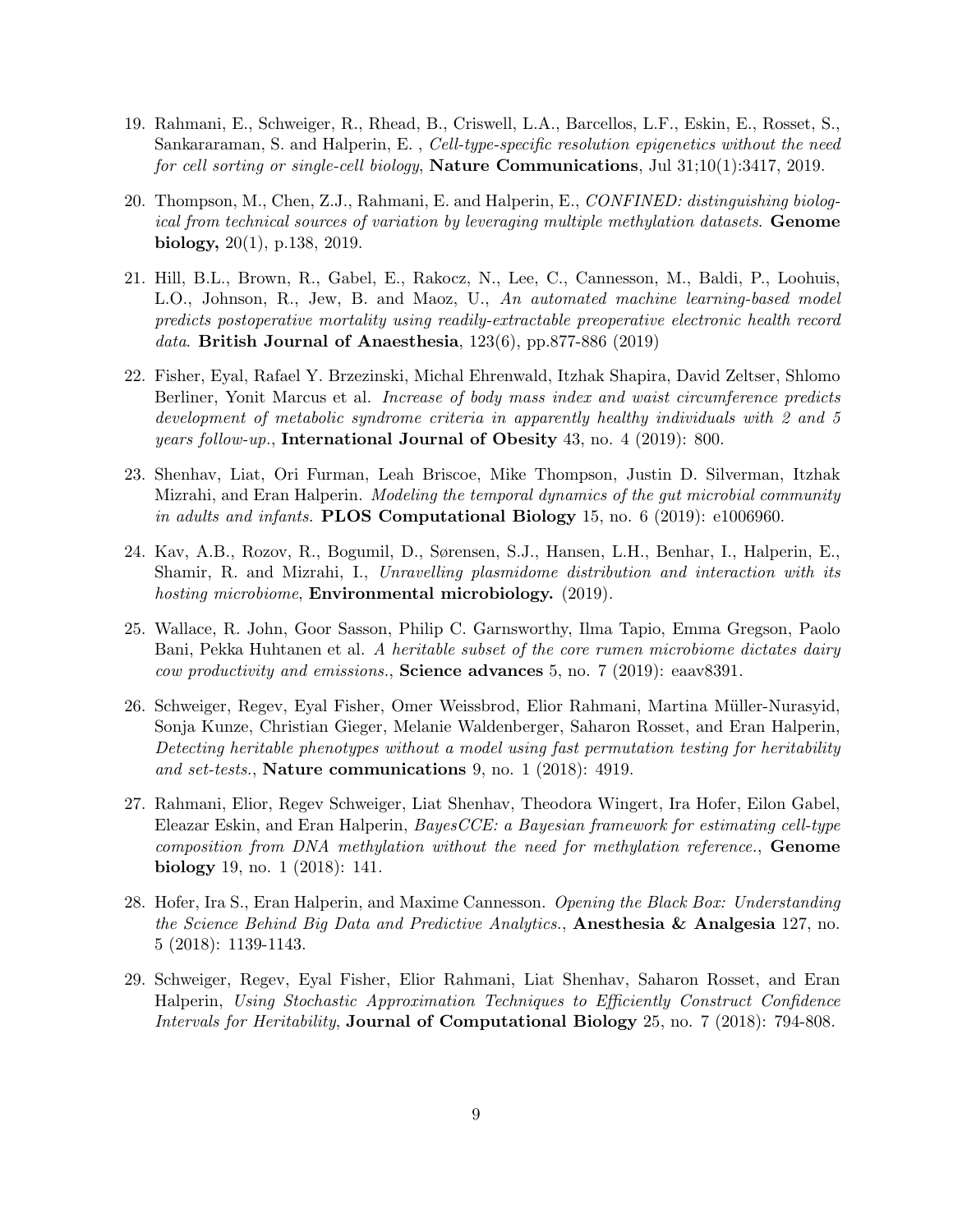- 30. Hyams, Gal, Shiran Abadi, Shlomtzion Lahav, Adi Avni, Eran Halperin, Eilon Shani, and Itay Mayrose, CRISPys: Optimal sgRNA design for editing multiple members of a gene family using the CRISPR system., **Journal of molecular biology**, (2018).
- 31. Park, Danny S., Itamar Eskin, Eun Yong Kang, Eric R. Gamazon, Celeste Eng, Christopher R. Gignoux, Joshua M. Galanter, Esteban Burchard Chun J. Ye Hugues Aschard Eleazar Eskin Eran Halperin and Noah Zaitlen An ancestry-based approach for detecting interactions, Genetic epidemiology 42, no. 1 (2018): 49-63.
- 32. Galpaz, Navot, Itay Gonda, Doron Shem-Tov, Omer Barad, Galil Tzuri, Shery Lev, Zhangjun Fei et al., Deciphering genetic factors that determine melon fruit-quality traits using Rna-seqbased high-resolution  $Qt$ l and eqtl mapping., The Plant Journal 94, no. 1 (2018): 169-191.
- 33. Elior Rahmani, Noah Zaitlen, Yael Baran, Celeste Eng, Donglei Hu, Joshua Galanter, Sam Oh, Esteban G. Burchard, Eleazar Eskin, James Zou, and Eran Halperin, Correcting for  $cell-type~heterogeneity~in~DNA~methylation:~a~comprehensive~evaluation, **Nature~Methods**$ 14(3), pp.218-219, 2017.
- 34. Schweiger, Regev, Omer Weissbrod, Elior Rahmani, Martina Müller-Nurasyid, Sonja Kunze, Christian Gieger, Melanie Waldenberger, Saharon Rosset, and Eran Halperin, RL-SKAT: An exact and efficient score test for heritability and set tests, **Genetics** 207, no. 4 (2017): 1275-1283.
- 35. Weissbrod, Omer, Elior Rahmani, Regev Schweiger, Saharon Rosset, and Eran Halperin, Association testing of bisulfite-sequencing methylation data via a Laplace approximation,  $\mathbf{Bioin}$ formatics 33, no. 14 (2017): i325-i332 (special issue of ISMB, 2017).
- 36. Elior Rahmani Reut Yedidim Liat Shenhav Regev Schweiger Omer Weissbrod Noah Zaitlen and Eran Halperin, GLINT: a user-friendly toolset for the analysis of high-throughput DNAmethylation array data, Bioinformatics (2017): btx059.
- 37. Noah Zaitlen, Scott Huntsman, Donglei Hu, Melissa Spear, Celeste Eng, Sam S. Oh, Marquitta J. White, Angel Mak, Adam Davis, Kelly Meade, Emerita Brigino-Buenaventura, Michael A. LeNoir, Kirsten Bibbins-Domingo, Esteban G. Burchard and Eran Halperin, The Effects of Migration and Assortative Mating on Admixture Linkage Disequilibrium, Genetics, 205.1 (2017): 375-383.
- 38. Elior Rahmani, Liat Shenhav, Regev Schweiger, Paul Yousefi, Karen Huen, Brenda Eskenazi, Celeste Eng, Scott Huntsman, Donglei Hu, Joshua Galanter, Sam S. Oh, Melanie Waldenberger, Konstantin Strauch, Harald Grallert, Thomas Meitinger, Christian Gieger, Nina Holland, Esteban G. Burchard, Noah Zaitlen and Eran Halperin, Genome-wide methylation data mirror ancestry information, **Epigenetics & Chromatin**, 205.1 (2017): 375-383.
- 39. Rozov, Roye, Gil Goldshlager, Eran Halperin, and Ron Shamir, Faucet: streaming de novo assembly graph construction, Bioinformatics 34, no. 1 (2017): 147-154.
- 40. Sasson, Goor, Sheerli Kruger Ben-Shabat, Eyal Seroussi, Adi Doron-Faigenboim, Naama Shterzer, Shamay Yaacoby, Margret E. Berg Miller, Bryan A. White, Eran Halperin, and Itzhak Mizrahi, Heritable Bovine Rumen Bacteria Are Phylogenetically Related and Correlated with the Cow?s Capacity To Harvest Energy from Its Feed.  $\bf{mBio}$  8, no. 4 (2017): e00703-17.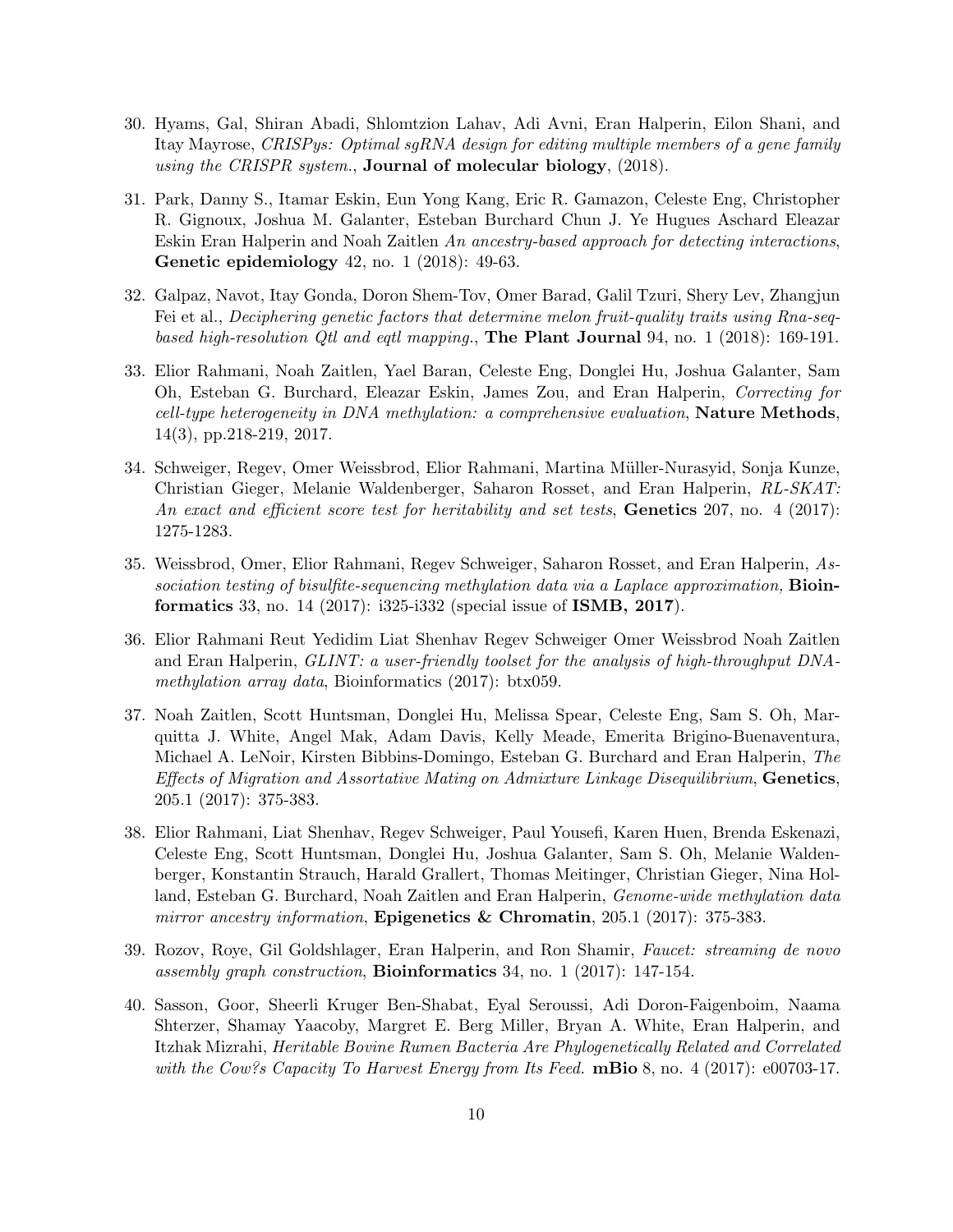- 41. Rozov, Roye, Aya Kav Brown, David Bogumil, Eran Halperin, Itzhak Mizrahi, and Ron Shamir, Recycler: an algorithm for detecting plasmids from de novo assembly graphs, **Bioin**formatics 33.4 (2017): 475-482.
- 42. Rhead, Brooke, et al. Rheumatoid arthritis T cells share hypermethylation sites with synoviocytes., Arthritis & Rheumatology (2016).
- 43. Waldman, Yedael Y., Arjun Biddanda, Maya Dubrovsky, Christopher L. Campbell, Carole Oddoux, Eitan Friedman, Gil Atzmon, Eran Halperin, Harry Ostrer, and Alon Keinan. The genetic history of Cochin Jews from India. **Human Genetics** 135, no. 10 (2016): 1127-1143
- 44. Schweiger, Regev, Shachar Kaufman, Reijo Laaksonen, Marcus E. Kleber, Winfried März, Eleazar Eskin, Saharon Rosset, and Eran Halperin. Fast and accurate construction of confidence intervals for heritability., The American Journal of Human Genetics, 98.6 (2016): 1181-1192.
- 45. Elior Rahmani, Noah Zaitlen, Yael Baran, Celeste Eng, Donglei Hu, Joshua Galanter, Sam Oh, Esteban G. Burchard, Eleazar Eskin, James Zou, and Eran Halperin, Sparse PCA Corrects for Cell-Type Heterogeneity in Epigenome-Wide Association Studies, Nature Methods, 13.5 (2016): 443-445.
- 46. Waldman, Yedael Y., et al. The genetics of Bene Israel from India reveals both substantial Jewish and Indian ancestry, **PLoS One**, online advanced publication, March 24, 2016.
- 47. Paula Singmann, Doron Shem-Tov, Simone Wahl, Harald Grallert, Giovanni Fiorito, So-Youn Shin, Katharina Schramm, Petra Wolf, Sonja Kunze, Yael Baran, Simonetta Guarrera, Paolo Vineis, Vittorio Krogh, Salvatore Panico, Rosario Tumino, Anja Kretschmer, Christian Gieger, Annette Peters, Holger Prokisch, Caroline L. Relton, Giuseppe Matullo, Thomas Illig, Melanie Waldenberger, Eran Halperin,Characterization of whole-genome autosomal differences of DNA methylation between men and women, Epigenetics & Chromatin, 2015, 8:43 (19 October 2015).
- 48. James Y. Zou, Danny S Park, Esteban G Burchard, Dara G Torgerson, Maria Pino-Yanes, Yun S. Song, Sriram Sankararaman<sup>∗</sup>, Eran Halperin<sup>∗</sup>, Noah Zaitlen<sup>∗</sup>, A genetic and socioeconomic study of mate choice in Latinos reveals novel assortment patterns, Proceedings of the National Academy of Science, 112.44 (2015): 13621-13626. <sup>∗</sup> Equal contribution
- 49. Baran, Yael, and Eran Halperin, A Note on the Relations Between Spatio-Genetic Models, Journal of Computational Biology, October 2015, 22(10): 905-917, 2015.
- 50. Zou, J. Y., Eran Halperin, Burchard, E., and Sankararaman, S., Inferring parental genomic ancestries using pooled semi-Markov processes, **Bioinformatics**,  $31$  (12) : i190-i196, 2015 (Special issue of ISMB, 2015).
- 51. Rozov, Roye, Ron Shamir, and Eran Halperin, Fast lossless compression via cascading Bloom filters BMC bioinformatics 15. Suppl 9 (2014): S7. (Special issue of  $RECOMB-SEQ$ , 2014).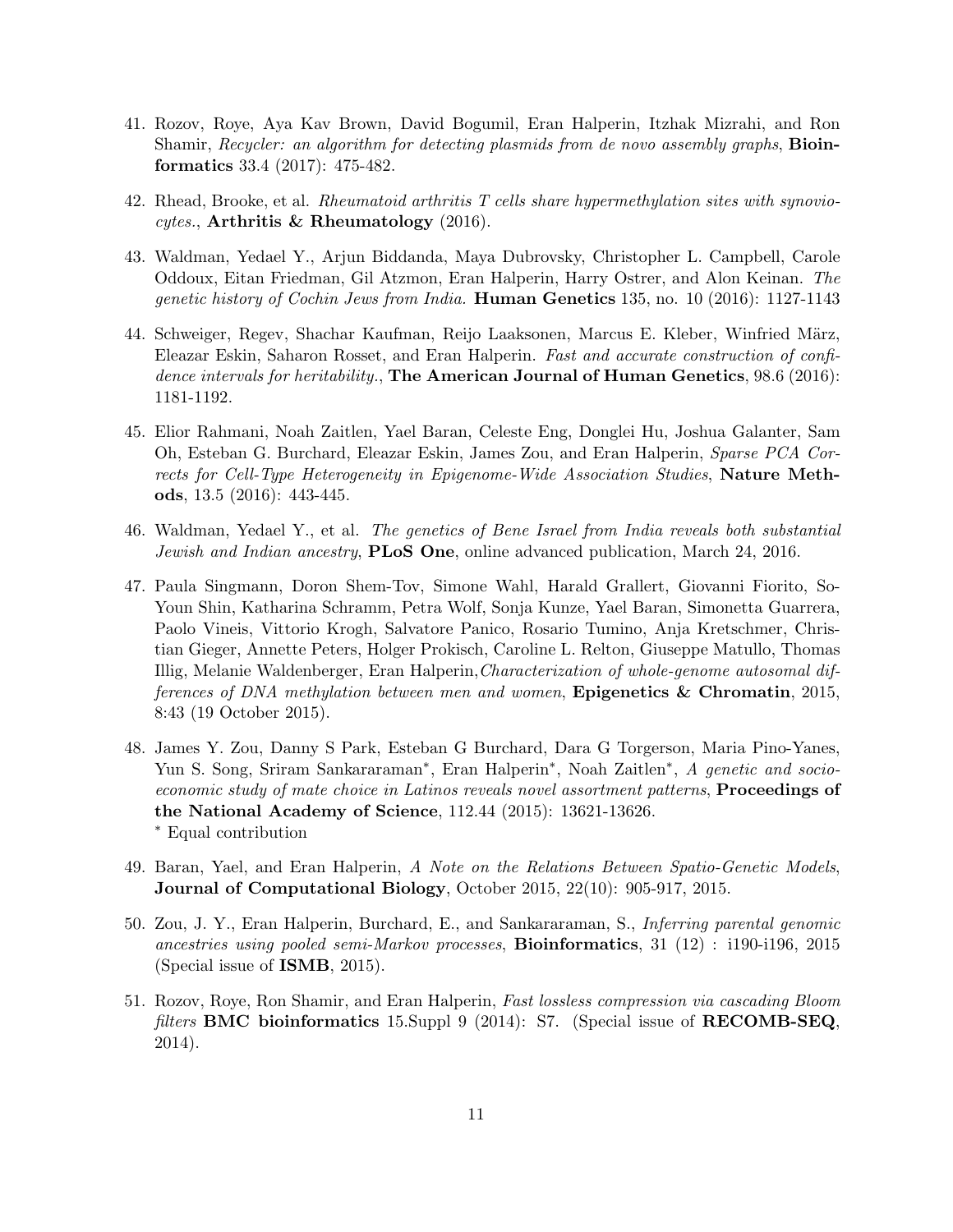- 52. Yaara Arkin, Elior Rahmani, Marcus E. Kleber, Reijo Laaksonen, Winfried Marz and Eran Halperin, EPIQ efficient detection of SNP SNP epistatic interactions for quantitative traits, Bioinformatics, 30 (12): i19-i25, 2014. (Special issue of ISMB, 2014).
- 53. Doron Shem-Tov and Eran Halperin, Historical Pedigree Reconstruction from Extant Populations Using PArtitioning of RElatives (PREPARE). PLoS Comput Bio,  $1\,10(6)$ : e1003610. doi:10.1371/journal.pcbi.1003610, 2014.
- 54. Catherine A Brownstein,..., Eran Halperin, ..., David M Margulies, An international effort towards developing standards for best practices in analysis, interpretation and reporting of *clinical genome sequencing results in the CLARITY Challenge*, **Genome biology**, 15.3: R53, 2014.
- 55. Itamar Eskin, Farhad Hormozdiari, Lucia Conde, Chris Skibola, Jacques Riby, Eleazar Eskin and Eran Halperin, eALPS: Estimating Abundance Levels in Pooled Sequencing Using Available Genotyping Data, **Journal of Computational Biology**, 2013 Nov;20(11):861-77. (Special issue of RECOMB, 2013).
- 56. Baran Y, Quintela I, Carracedo A, Pasaniuc B, Halperin E. Enhanced Localization of Genetic Samples through Linkage-Disequilibrium Correction., **American Journal of Human** Genetics, 2013.
- 57. Gymrek M, McGuire AL, Golan D, Halperin E, Erlich Y., Identifying personal genomes by surname inference, **Science**, Jan 18;339(6117):321-4, 2013.
- 58. Navon O, Sul JH, Han B, Conde L, Bracci P, Riby J, Skibola CF, Eskin E, Halperin E. Rare Variant Association Testing Under Low-Coverage Sequencing, Genetics, 2013.
- 59. Ronen R, Udpa N, Halperin E, Bafna V, Learning Natural Selection from the Site Frequency Spectrum, Genetics. 2013 Jun 14.
- 60. Pasaniuc B, Sankararaman S, Torgerson DG, Gignoux C, Zaitlen N, Eng C, Rodriguez-Cintron W, Chapela R, Ford JG, Avila PC, Rodriguez-Santana J, Chen GK, Le Marchand L, Henderson B, Reich D, Haiman CA, Gonzalez Burchard E, Halperin E., Analysis of Latino populations from GALA and MEC studies reveals genomic loci with biased local ancestry estimation, Bioinformatics,. 2013 Jun 1;29(11):1407-1415.
- 61. de Boer SP, Cheng JM, Garcia-Garcia HM, Oemrawsingh RM, van Geuns RJ, Regar E, Zijlstra F, Laaksonen R, Halperin E, Kleber ME, Koenig W, Boersma E, Serruys PW, Relation of genetic profile and novel circulating biomarkers with coronary plaque phenotype as determined by intravascular ultrasound: rationale and design of the ATHEROREMO-IVUS study, EuroIntervention. 2013 Aug 26. doi:pii: 20130113-01
- 62. Zhanyong Wang, Farhad Hormozdiari, Wen-Yun Yang, Eran Halperin, Eleazar Eskin, CN-VeM: Copy Number Variation Detection Using Uncertainty of Read Mapping, Journal of Computational Biology, 2013 Mar; 20(3):224-36. (Special issue of RECOMB, 2012).
- 63. Osvaldo Zagordi, Armin Topler, Sandhya Prabhakaran, Volker Roth, Eran Halperin, Niko Beerenwinkel, *Probabilistic Inference of Viral Quasispecies Subject to Recombination*, **Journal** of Comput Biology, 2013 Feb;20(2):113-23. (Special issue of RECOMB, 2012).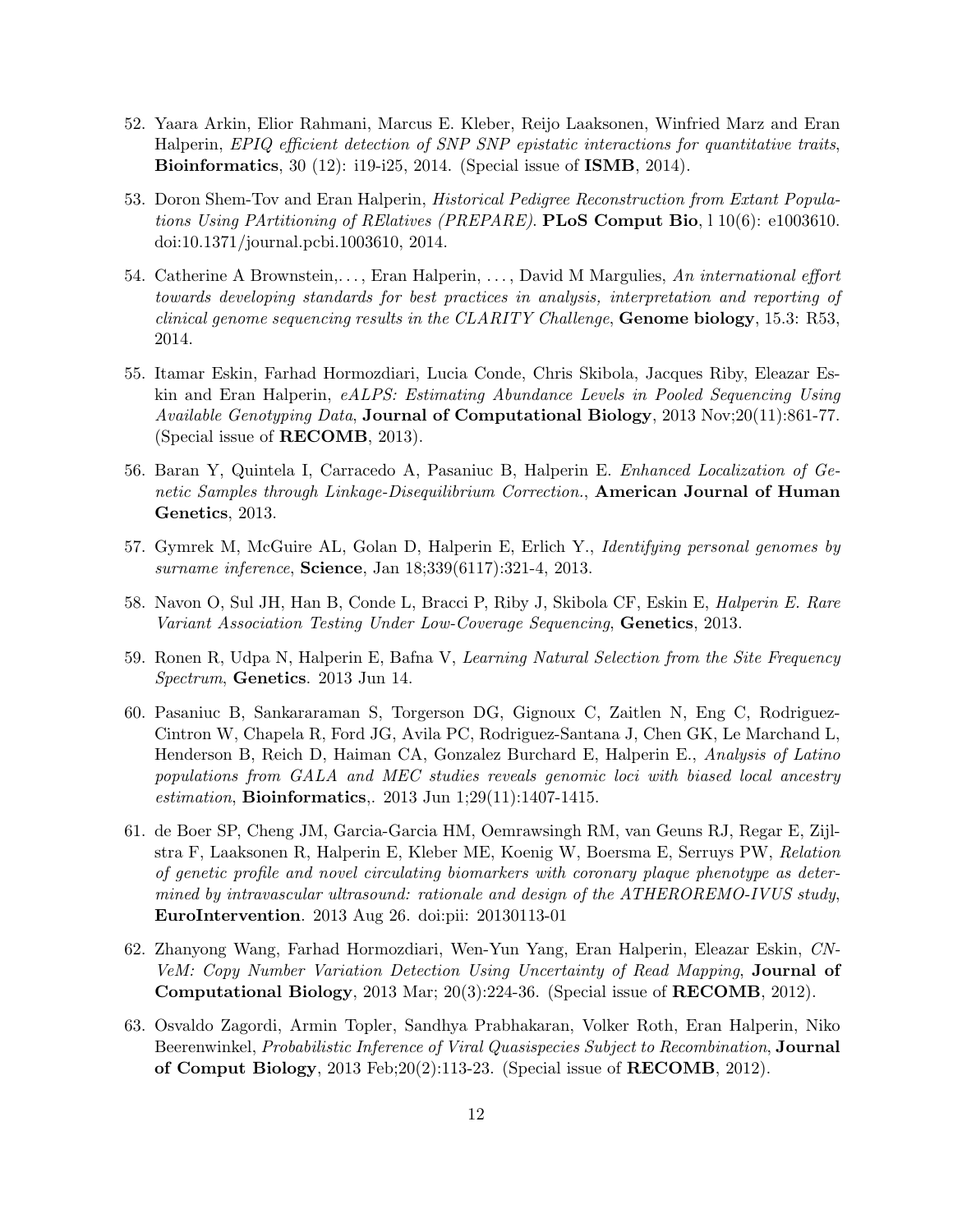- 64. Yang WY, Novembre J, Eskin E, Halperin E, A model-based approach for analysis of spatial structure in genetic data, Nature Genetics, 20;44(6):725-31, 2012.
- 65. Baran, Yael and Pasaniuc, Bogdan and Sankararaman, Sriram and Torgerson, Dara G. and Gignoux, Christopher and Eng, Celeste and Rodriguez-Cintron, William and Chapela, Rocio and Ford, Jean G. and Avila, Pedro C. and Rodriguez-Santana, Jose and Burchard, Esteban Gonzalez and Halperin, Eran, Fast and accurate inference of local ancestry in Latino populations, Bioinformatics, 28 (10), 1359-1367, (2012).
- 66. Efros Anatoly, Halperin Eran. Haplotype reconstruction using perfect phylogeny and sequence data, BMC Bioinformatics. 2012 Apr 19;13 Suppl 6:S3.
- 67. Rozov Roye, Halperin Eran, Shamir Ron., MGMR: leveraging RNA-Seq population data to optimize expression estimation, BMC Bioinformatics. 2012 Apr 19;13 Suppl 6:S2
- 68. Baran Yael, Halperin Eran, Joint analysis of multiple metagenomic samples, PLoS Computational Biology, 2012 Feb;8(2):e1002373.
- 69. Slager SL, et a., Common variation at 6p21.31 (BAK1) influences the risk of chronic lymphocytic leukemia, Blood, 120(4):843-6, 2012.
- 70. Bonnie Kirkpatrick, Shuai Cheng Li, Richard M. Karp and Eran Halperin, Pedigree Reconstruction Using Identity by Descent, **Journal of Computational Biology**, 18.11 (2011): 1481-1493.
- 71. Conde L, Bevan S, Sitzer M, Klopp N, Illig T, Thiery J, Seissler J, Baumert J, Raitakari O. Khnen M, Lytikinen LP, Laaksonen R, Viikari J, Lehtimki T, Koernig W, Halperin E, Markus HS, Novel associations for coronary artery disease derived from genome wide association studies are not associated with increased carotid intima-media thickness, suggesting they do not act via early atherosclerosis or vessel remodeling, **Atherosclerosis**, 2011 Dec;219(2):684-9.
- 72. Salton M, Elkon R, Borodina T, Davydov A, Yaspo ML, Halperin E, Shiloh Y, Matrin 3 binds and stabilizes mRNA, **PLoS One**,  $6(8)$ , pages 1-7, 2011.
- 73. Wang J, Geesman GJ, Hostikka SL, Atallah M, Blackwell B, Lee E, Cook PJ, Pasaniuc B, Shariat G, Halperin E, Dobke M, Rosenfeld MG, Jordan IK, Lunyak VV, Inhibition of activated pericentromeric SINE/Alu repeat transcription in senescent human adult stem cells *reinstates self-renewal*, **Cell Cycle**. Sep  $1;10(17)$ , 3016-3030, 2011.
- 74. Lucia Conde, Paige Bracci, Eran Halperin, and Christine F. Skibola, A search for overlapping susceptibility loci between non-Hodgkin lymphoma and autoimmune diseases, Genomics, Jul;98(1):9-14, 2011.
- 75. Dan He, Noah Zaitlen, Bogdan Pasaniuc, Eleazar Eskin, and Eran Halperin, Genotyping common and rare variation using overlapping pool sequencing, **BMC Bioinformatics**, 12(Suppl 6):S2, 1-8, 2011.
- 76. Bogdan Pasaniuc, Noah Zaitlen and Eran Halperin, Accurate estimation of expression levels of homologous genes in RNA-seq experiments, **Journal of Computational Biology**, Mar; 18(3):459-68, 2011. (Special issue of RECOMB).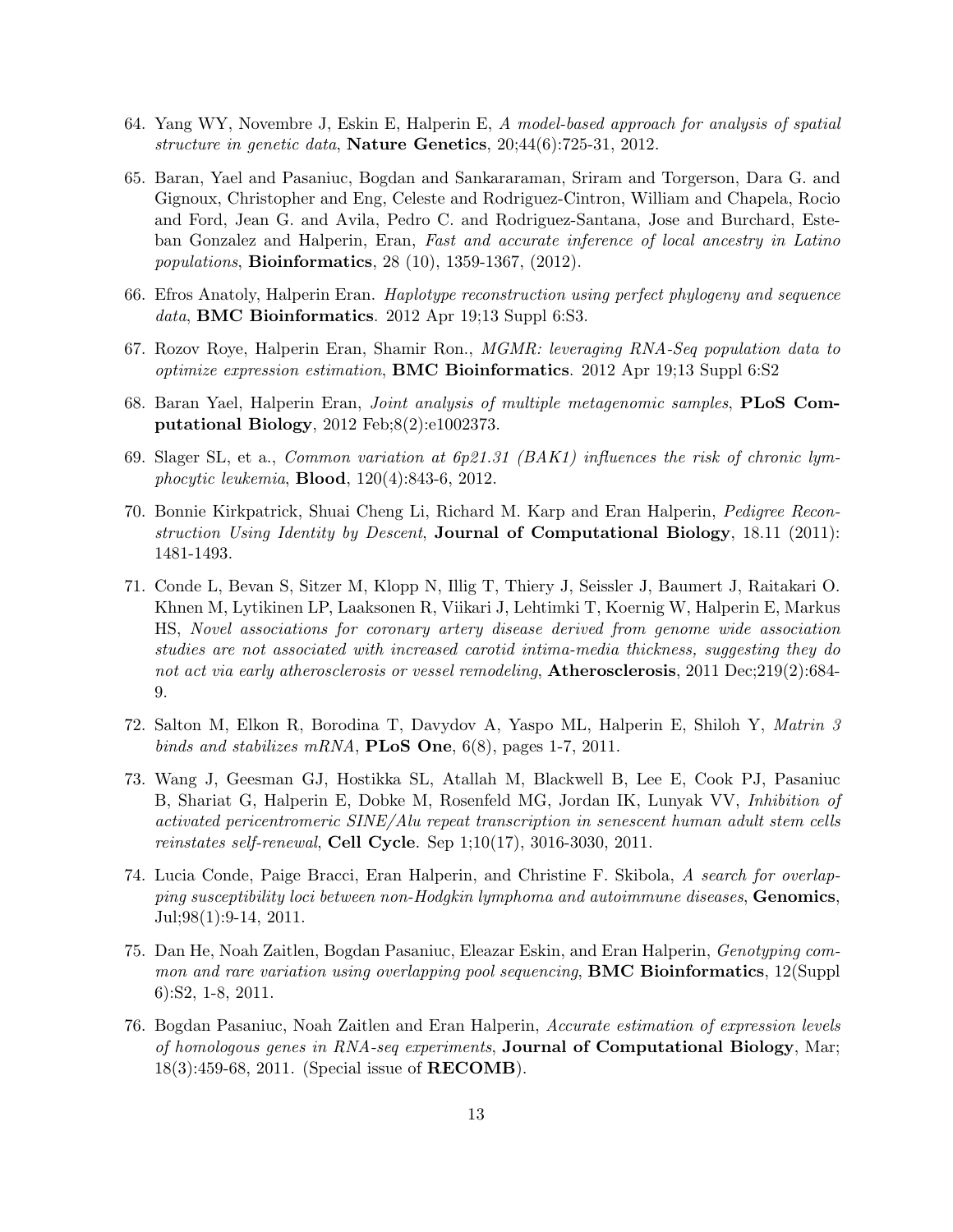- 77. Amir Kovacs, Noa Ben-Jacob, Hanna Tayem, Eran Halperin, Fuad A. Iraqi and Uri Gophna, Genotype is a Stronger Determinant than Sex of the Mammalian Gut Microbiota, Microbial Ecology, Feb;61(2):423-428, 2011.
- 78. Badri Padhukashashasram, Eran Halperin, Jennifer Wessel, Daryl Thomas, Elana Sil- ver, Heather Trumbower, Michelle Cargill, Dietrich Stephan, Presymptomatic risk assessment for *chronic non-communicable diseases*, **Plos One**, Dec  $31:5(12):e14338$ , pages 1-15, 2010.
- 79. Bogdan Pasaniuc, Ram Avinery, Tom Gur, Christine F. Skibola, Paige M. Bracci, and Eran Halperin, A Generic Coalescent-based Method for the Selection of a Reference Panel for Imputation, Genetic Epidemiology, 34(8):773-82, 2010.
- 80. Roy Ronen, Ido Gan, Shira Modai, Alona Sukacheov, Gideon Dror, Eran Halperin and Noam Shomron,  $miRNA key: a software for microRNA deep sequencing analysis, Bioinformatics,$ 26 (20), 2615-2616, 2010.
- 81. Lucia Conde, Eran Halprein, et al., Genome-wide association study of follicular lymphoma identifies a risk locus at  $6p21.32$ , Nature Genetics,  $42(8)$ ,  $661-664$ ,  $2010$ .
- 82. Bonnie Kirkpatrick, Eran Halperin, and Richard Karp, Haplotype inference in complex pedi*grees*, Journal of Computational Biology,  $\text{Mar};17(3):269-80, 2010.$  (special issue of RE-COMB).
- 83. O. Davidovich, G. Kimmel, E. Halperin, R. Shamir, Increasing the Power of Association Studies by Imputation-based Sparse Tag SNP Selection, Communications in Information and Systems, 9 (3) 269-282 (2009).
- 84. Noah Zaitlen, Bogdan Pasaniuc, Tom Gur, Elad Ziv, Eran Halperin, Leveraging genetic variability across populations for the identification of causal variants, The American Journal of Human Genetics, 2010 Jan; 86(1):23-33.
- 85. Bracci PM, Skibola CF, Conde L, Halperin E, Lightfoot T, Smith A, Paynter RA, Skibola DR, Agana L, Roman E, Kane E, Wiencke JK, Chemokine polymorphisms and lymphoma: a pooled analysis, Leuk Lymphoma, 2010 Mar;51(3):497-506.
- 86. Lindfors E, Gopalacharyulu PV, Halperin E, Oresic M., Detection of molecular paths associated with insulitis and type 1 diabetes in non-obese diabetic mouse, **Plos One**, 2009 Oct  $2;4(10).$
- 87. Sriram Sankararaman, Guillaume Obozinski, Michael I. Jordan, and Eran Halperin, Genomic Privacy and Limits of Individual Detection in a Pool, **Nature Genetics**, 41, 965 - 967 (2009).
- 88. Christine F Skibola, Paige M Bracci, Eran Halperin, Lucia Conde, David W Craig, Luz Agana, Kelly Iyadurai, Nikolaus Becker, Angela Brooks-Wilson, John D Curry, John J Spinelli, Elizabeth A Holly, Jacques Riby, Luoping Zhang, Alexandra Nieters, Martyn T Smith and Kevin M Brown, Genetic variants at 6p21.33 are associated with susceptibility to follicular lymphoma, Nature Genetics, 41, 873 - 875 (2009)
- 89. Bogdan Pasaniuc, Sriram Sankararaman, Gad Kimmel and Eran Halperin, Inference of Locus-Specific Ancestry in Closely Related Populations, Bioinformatics, 2009 Jun 15;25(12):i213- 21.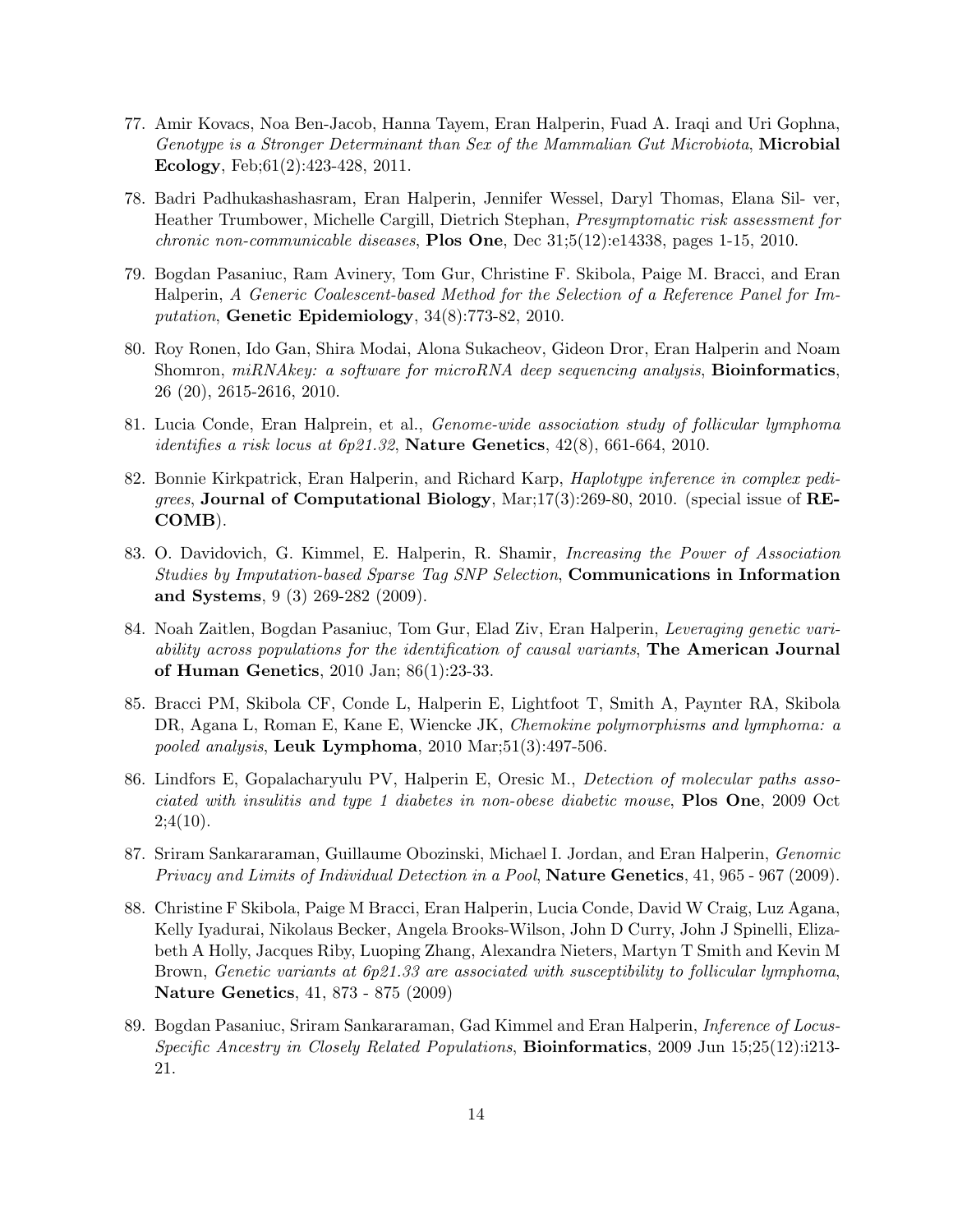- 90. Eran Halperin and Dietrich A. Stephan, Maximizing power in association studies, Nature Biotechnology, 27(3), 255-6, 2009.
- 91. Eran Halperin and Dietrich A. Stephan SNP imputation in association studies, Nature Biotechnology, 27(4), 349-51, 2009.
- 92. Peddinti V. Gopalacharyulu, Vidya R. Velagapudi, Erno Lindfors, Eran Halperin and Matej Oresic, Dynamic network topology changes in functional modules predict responses to oxidative stress in yeast, Molecular BioSystems, 2009, DOI: 10.1039/b815347g.
- 93. Gad Kimmel, Richard M. Karp, Michael I. Jordan, and Eran Halperin, Association Mapping and Significance Estimation via the Coalescent, The American Journal of Human Genetics, 83(6) pp. 675-683, 2008.
- 94. Skibola CF, Bracci PM, Halperin E, Nieters A, Hubbard A, Paynter RA, Skibola DR, Agana L, Becker N, Tressler P, Forrest MS, Sankararaman S, Conde L, Holly EA, Smith MT, Polymorphisms in the estrogen receptor 1 and vitamin  $C$  and matrix metalloproteinase gene families are associated with susceptibility to lymphoma,  $PLoS$  ONE,  $3(7)$ , 2008.
- 95. Sriram Sankararaman, Gad Kimmel, Eran Halperin, and Michael I. Jordan, On the inference of ancestries in admixed populations, Genome Research, 18:668-675, 2008. (special issue of RECOMB, 2008).
- 96. Sriram Sankararaman, Srinath Sridhar, Gad Kimmel, and Eran Halperin, LAMP: Local Ancestry in adMixed Populations, The American Journal of Human Genetics, Volume 82, Issue 2, 290-303, 2008.
- 97. Bonnie Kirkpatrick, Carlos Santos Armendariz, Richard M Karp, and Eran Halperin, HAP-LOPOOL: Improving Haplotype Frequency Estimation through DNA Pools and Phylogenetic Modeling, Bioinformatics, 23(22): 3048-3055 (2007).
- 98. Gad Kimmel, Michael I. Jordan, Eran Halperin, Ron Shamir and Richard M. Karp, randomization test for controlling population stratification in whole-genome association studies, The American Jounal of Human Genetics, 81:895-905, 2007.
- 99. Noah Zaitlen, Hyun Min Kang, Eleazar Eskin, and Eran Halperin, Leveraging the HapMap Correlation Structure in Association Studies, The American Journal of Human Genetics, 80:683-691, 2007.
- 100. Srinath Sridhar, Kedar Dhamdhere, Guy E. Blleloch, Eran Halperin, R. Ravi, and Russell Schwartz, Algorithms for Efficient Near-Perfect Phylogenetic Tree Reconstruction in Theory and Practice, IEEE/ACM Trans. Comput. Biology Bioinform. (TCBB) 4(4):561-571 (2007).
- 101. Kenneth B. Beckman, Kenneth A. Abel, Andreas Braun and Eran Halperin Using DNA Pools for Genotyping Trios, **Nucleic Acids Research**, 2006; doi:  $10.1093/nar/gkl700$ .
- 102. Jonathan Marchini, David Cutler, Nick Patterson, Matthew Stephens, Eleazar Eskin, Eran Halperin , Shin Lin, Steve Qin, Goncalo Abecassis, Heather Munro and Peter Donnelly, A comparison of phasing algorithms for trios and unrelated individuals, American Journal of Human Genetics, 78 437-450, 2006.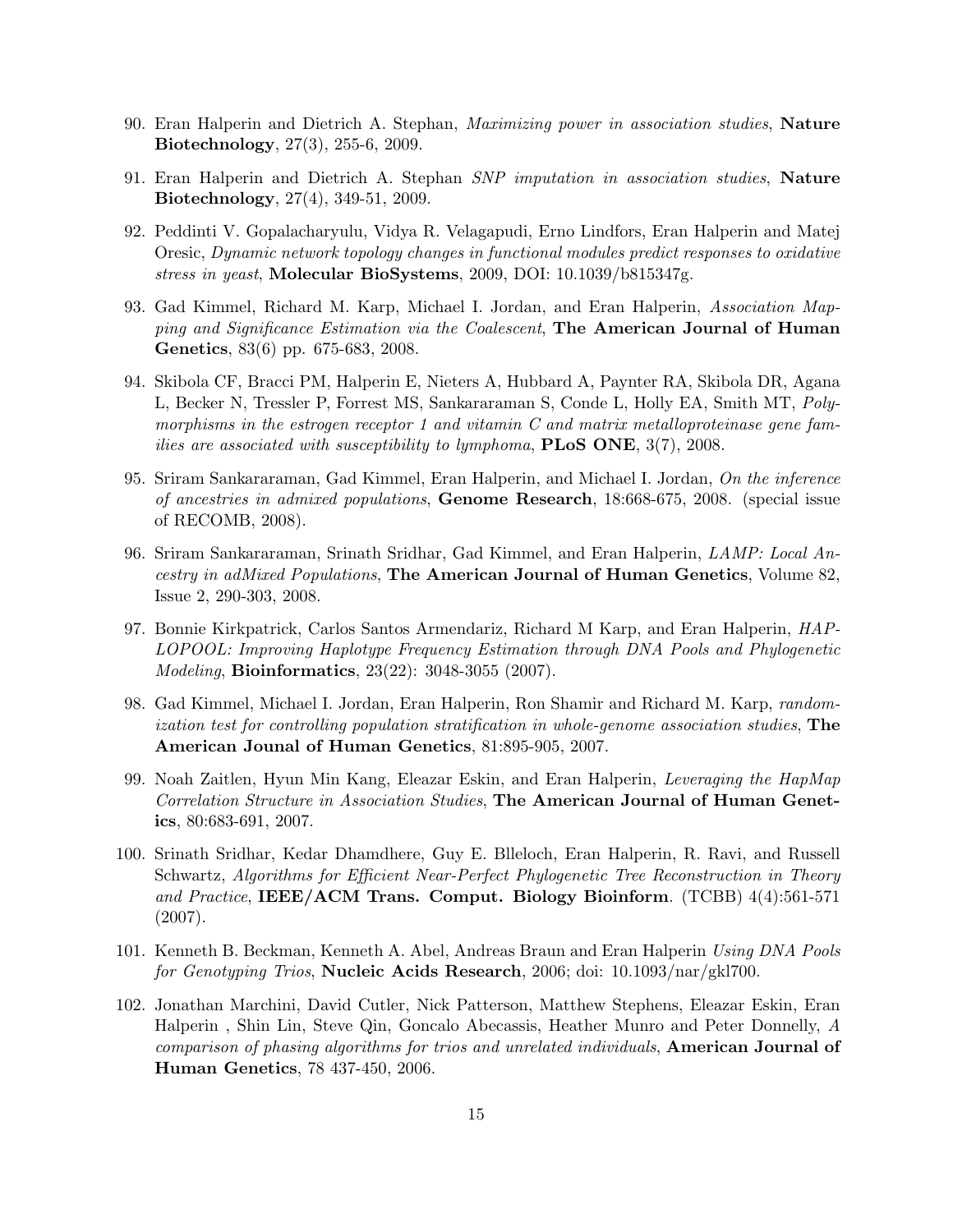- 103. Eleazar Eskin, Roded Sharan and Eran Halperin, Optimally Phasing Long Genomic Regions using Local Haplotype Predictions, Journal of Bioinformatics and Computational Biology (JBCB), 4, pp. 639-647, 2006.
- 104. Rajiv Gandhi, Eran Halperin, Samir Khuller, Guy Kortsarz and Aravind Srinivasan, Improved bounds for vertex cover with hard capacities, Journal of Computer Systems Sciences (JCSS),  $72(1):16-33(2006).$
- 105. Eran Halperin and Elad Hazan, HAPLOFREQ Estimating Haplotype Frequencies Effi*ciently,* special issue of Journal of Computational Biology  $JCB$ , March 2006, Vol. 13, No. 2: 481-500. Also appeared in the proceedings of the 9th conference on Research in Computational Biology (RECOMB), 2005, 553–568.
- 106. Noah A. Zaitlen, Hyun Min Kang, Michael L. Feolo, Stephen T. Sherry, Eran Halperin, and Eleazar Eskin, Inference and analysis of haplotypes from combined genotyping studies deposited in dbSNP, Genome Research, 2005, 15:1594-1600.
- 107. David A. Hinds, Laura L. Stuve, Geoffrey B. Nilsen, Eran Halperin, Eleazar Eskin, Dennis G. Ballinger, Kelly A. Frazer, David R. Cox, Whole-Genome Patterns of Common DNA Variation in Three Human Populations, SCIENCE, 18 February 2005: 1072-1079.
- 108. Eran Halperin, Gad Kimmel, Ron Shamir, Tag SNP Selection in Genotype Data for Maximizing SNP Prediction Accuracy, proceedings of the international conference on Intelligent Systems for Molecular Biology (ISMB, 2005). Also as Bioinformatics, Vol. 21 Suppl. 1 pp. i195-i203 (2005).
- 109. Julia Chuzoy, Sudipto Guha, Eran Halperin, Sanjeev Khanna, Guy Kortsarz and Seffi Naor, Tight lower bounds for the asymmetric k-center problem, Journal of the ACM  $(JACM)$ , 52(4):538-551, 2005.
- 110. Edith Cohen, Eran Halperin and Haim Kaplan, Performance aspects of distributed caches using TTL-based consistency, a special issue of Theoretical Computer Science  $(TCS)$ , 331(1): 73-96 (2005).
- 111. Eran Halperin and Richard Karp, The Minimum-Entropy Set Cover Problem, a special issue of Theoretical Computer Science (TCS), 348: 240-250 (2005).
- 112. Eran Halperin and Eleazar Eskin, Haplotype Reconstruction from Genotype Data using Imperfect Phylogeny, Bioinformatics 20(12): 1842-1849 (2004).
- 113. Eran Halperin, Jeremy Buhler, Richard M. Karp, Robert Krauthgamer and Ben Westover, Detecting protein sequence conservation via metric embedding, proceedings of the eleventh international conference on Intelligent Systems for Molecular Biology (ISMB, 2003). Also, as a Bioinformatics supplement, 2003;19 Suppl 1:i122-9.
- 114. Eleazar Eskin, Eran Halperin and Richard M. Karp, Efficient Reconstruction of Haplotype Structure via Perfect Phylogeny, a special issue of Journal of Bioinformatics and Computational Biology (JBCB), 1 (1), 1-20, (2003).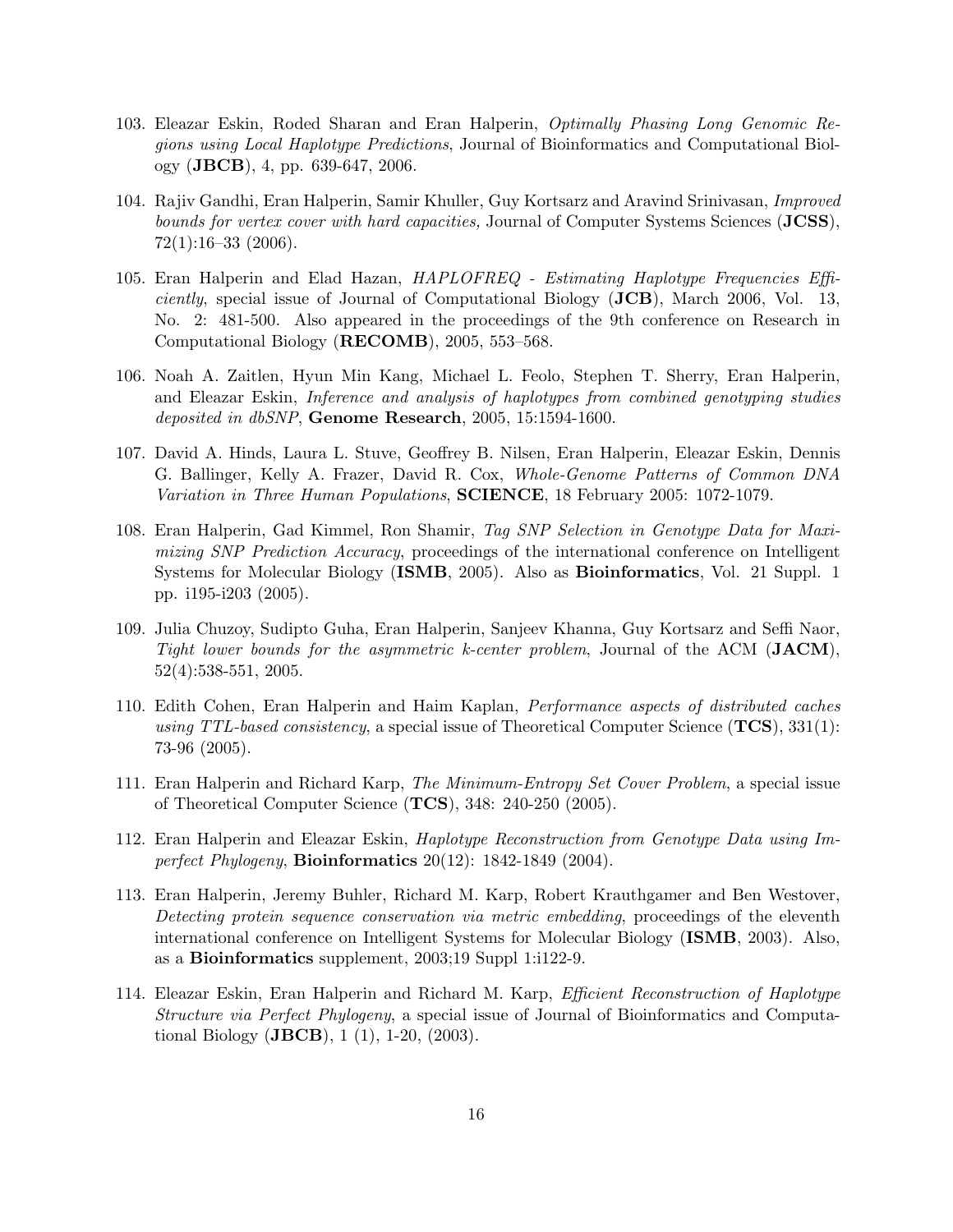- 115. Eran Halperin, Guy Kortsarz, Robert Krauthgamer, Aravind Srinivasan and Nan Wang. Integrality ratio for Group Steiner Trees and Directed Steiner Trees , proceedings of the 12th Symposium on Discrete Algorithms (SODA), 2003, 275–284. Accepted to Siam Journal on Computing (SICOMP).
- 116. Edith Cohen, Eran Halperin, Haim Kaplan and Uri Zwick, Reachability and Distance Queries *via 2-Hop Labels*, Siam Journal on Computing  $(SICOMP)$ , 32 (5):1338-1355 (2003).
- 117. Eran Halperin, Shay Halperin, Tzvika Hartman and Ron Shamir, Handling long targets and errors in sequencing by hybridization, a special issue of the Journal of Computational Biology (JCB), 10 (3-4), 483-497, (2003). Also appeared in the proceedings of the 6th conference on Research in Computational Biology (RECOMB), 2002.
- 118. Eran Halperin, Improved approximation algorithms for the vertex cover problem in graphs and hypergraphs, Siam Journal on Computing  $(SICOMP)$ , 31, 1608-1623, (2002).
- 119. Eran Halperin and Uri Zwick, A unified framework for obtaining improved approximation algorithms for maximum graph bisection problems, a special issue of **Random Structures** and Algorithms, 20(3):382-402 (2002).
- 120. Eran Halperin, Ram Nathaniel and Uri Zwick, Coloring k-colorable graphs using smaller palettes, Journal of Algorithms,  $45(1)$ : 72-90 (2002).
- 121. Eran Halperin and Uri Zwick, Approximation algorithms for MAX 4-SAT and rounding procedures for semidefinite programs, Journal of Algorithms, 40, 184-211 (2001).
- 122. Eran Halperin, Simchon Faigler and Raveh Gill-More, FramePlus: A sensitive algorithm for *aligning DNA to protein sequences, a special issue of Bioinformatics 15 (11):867-873 1999.*
- 123. Noga Alon and Eran Halperin, Bipartite subgraphs of integer weighted graphs, Discrete Mathematics 181, 1998, 19-29.

Papers published as a member of consortia I contributed to the CARDIOGRAM consortium, the CHARGE consortium, the 1000 Genomes Project, and the ATLAS biobank. These are some of the resulting publications:

- 124. Fu M; UCLA Precision Health Data Discovery Repository Working Group; UCLA Precision Health ATLAS Working Group, Chang TS. Phenome-Wide Association Study of Polygenic Risk Score for Alzheimer's Disease in Electronic Health Records. Front Aging Neurosci. 2022 Mar 15;14:800375. doi: 10.3389/fnagi.2022.800375. PMID: 35370621; PMCID: PMC8965623.
- 125. Chang TS, Ding Y, Freund MK, Johnson R, Schwarz T, Yabu JM, Hazlett C, Chiang JN, Wulf DA; UCLA Precision Health Data Discovery Repository Working Group, Geschwind DH, Butte MJ, Pasaniuc B. Pre-existing conditions in Hispanics/Latinxs that are COVID-19 risk factors. iScience. 2021 Mar 19;24(3):102188. doi: 10.1016/j.isci.2021.102188. Epub 2021 Feb 12. PMID: 33615196; PMCID: PMC7879099.
- 126. 1000 Genomes Project Integrative annotation of variants from 1092 humans: application to cancer genomics, Science. 2013 Oct 4;342(6154)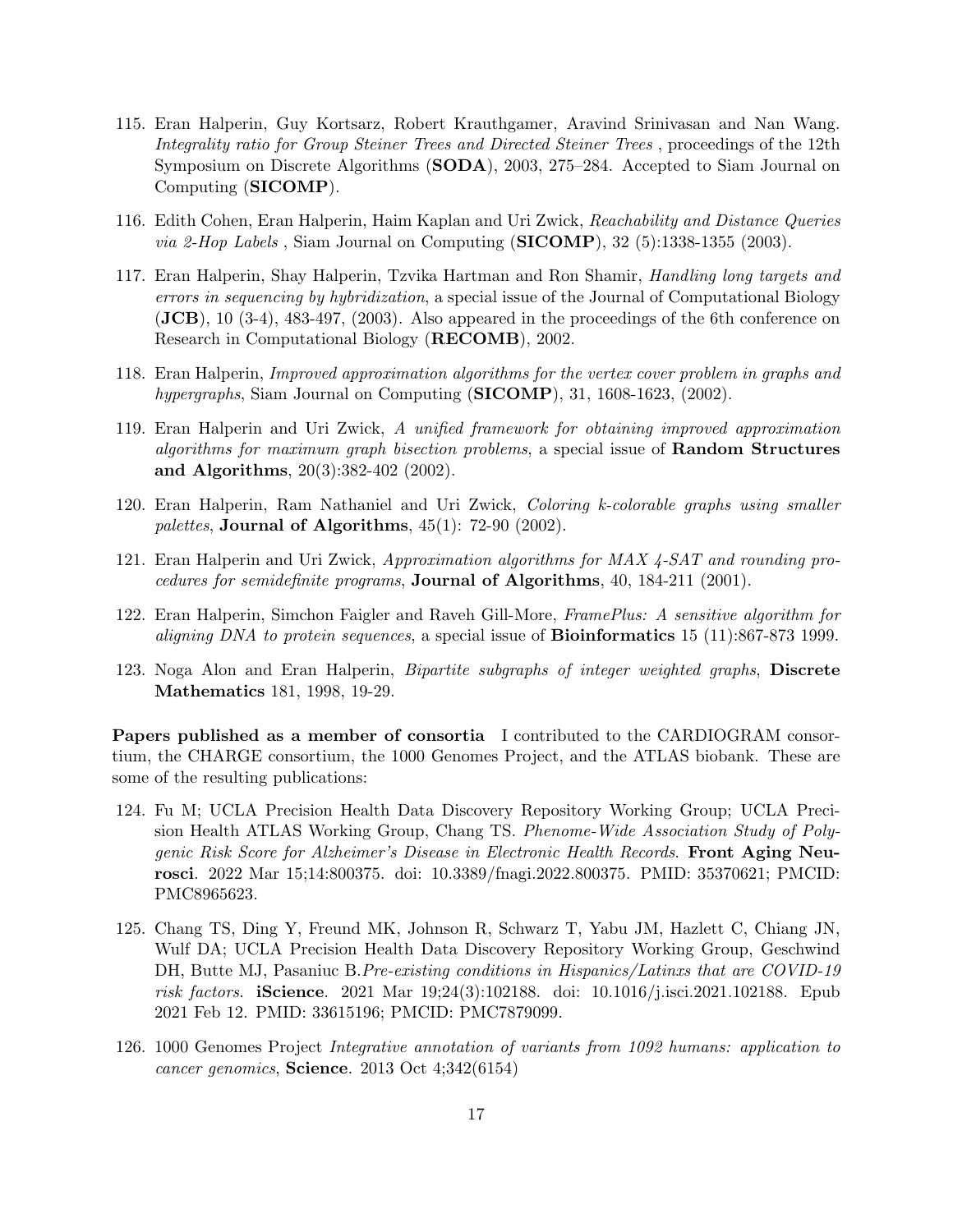- 127. Ho JE, et al., CardioGRAM consortium, Common genetic variation at the IL1RL1 locus regulates IL-33/ST2 signaling, **J Clin Invest.**, 2013 Oct 1;123(10):4208-18.
- 128. Sabater-Lleal M, et al., CardioGRAM consortium, Multiethnic meta-analysis of genome-wide association studies in ¿100 000 subjects identifies 23 fibrinogen-associated Loci but no strong evidence of a causal association between circulating fibrinogen and cardiovascular disease., Circulation, 2013 Sep 17;128(12):1310-24.
- 129. Lieb et al., CardioGRAM consortium, Genetic predisposition to higher blood pressure increases *coronary artery disease risk*, **Hypertension**, 2013 May; $61(5):995-1001$ .
- 130. 1000 Genomes Project An integrated map of genetic variation from 1,092 human genomes, Nature, 491(7422):56-65, 2012.
- 131. Demirkan A, et el., (CARDIOGRAM and CHARGE), Genome-wide association study identifies novel loci associated with circulating phospho- and sphingolipid concentrations,  $PLoS$ Genetics, 2012 Feb;8(2):e1002490
- 132. IBC 50K CAD Consortium (as part of CardioGRAM) Large-scale gene-centric analysis identifies novel variants for coronary artery disease, **PLoS Genetics**,  $2011$  Sep;7(9):e1002260.
- 133. Suhre K et al., CARDIOGRAM consortium, Human metabolic individuality in biomedical and pharmaceutical research, Nature, 31;477(7362):54-60, 2011.
- 134. Bis JC,. . ., Halperin E, et al., Meta-analysis of genome-wide association studies from the CHARGE consortium identifies common variants associated with carotid intima media thickness and plaque, Nature Genetics, 2011, Sep 11;43(10):940-7.
- 135. Heribert Schunkert, Inke R. Knig, Sekar Kathiresan,..., Eran Halperin,..., Nilesh J., Samani for the CARDIoGRAM Consortium, Large-scale association analysis identifies 13 new susceptibility loci for coronary artery disease, Nature Genetics, April ;43(4):333-338, 2011.
- 136. Preuss, M.,..., Halperin E., et al., Design of the Coronary Artery Disease Genome-Wide Replication and Meta-Analysis (CARDIoGRAM) Study: A Genome-Wide Association Meta-Analysis Involving More than 22,000 Cases and 60,000 Controls, Circulation: Cardiovascular Genetics , 3(5):475-483, 2010.

### Peer reviewed conference papers:

- 137. Yaron Margalit, Yael Baran and Eran Halperin, Multiple-Ancestor Localization for Recently Admixed Individuals, WABI, 2015
- 138. Srinath Sridhar, Satish Rao, and Eran Halperin, A Discrete Algorithm Approach to Detect Population Substructure, the proceedings of the 11th conference on Research in Computational RECOMB, 2007.
- 139. Kamalika Chaudhuri, Eran Halperin, Satish Rao and Shuheng Zhou, A Rigorous Analysis of Population Stratification with Limited Data, proceedings of the 16th Symposium on Discrete Algorithms (SODA), 2007.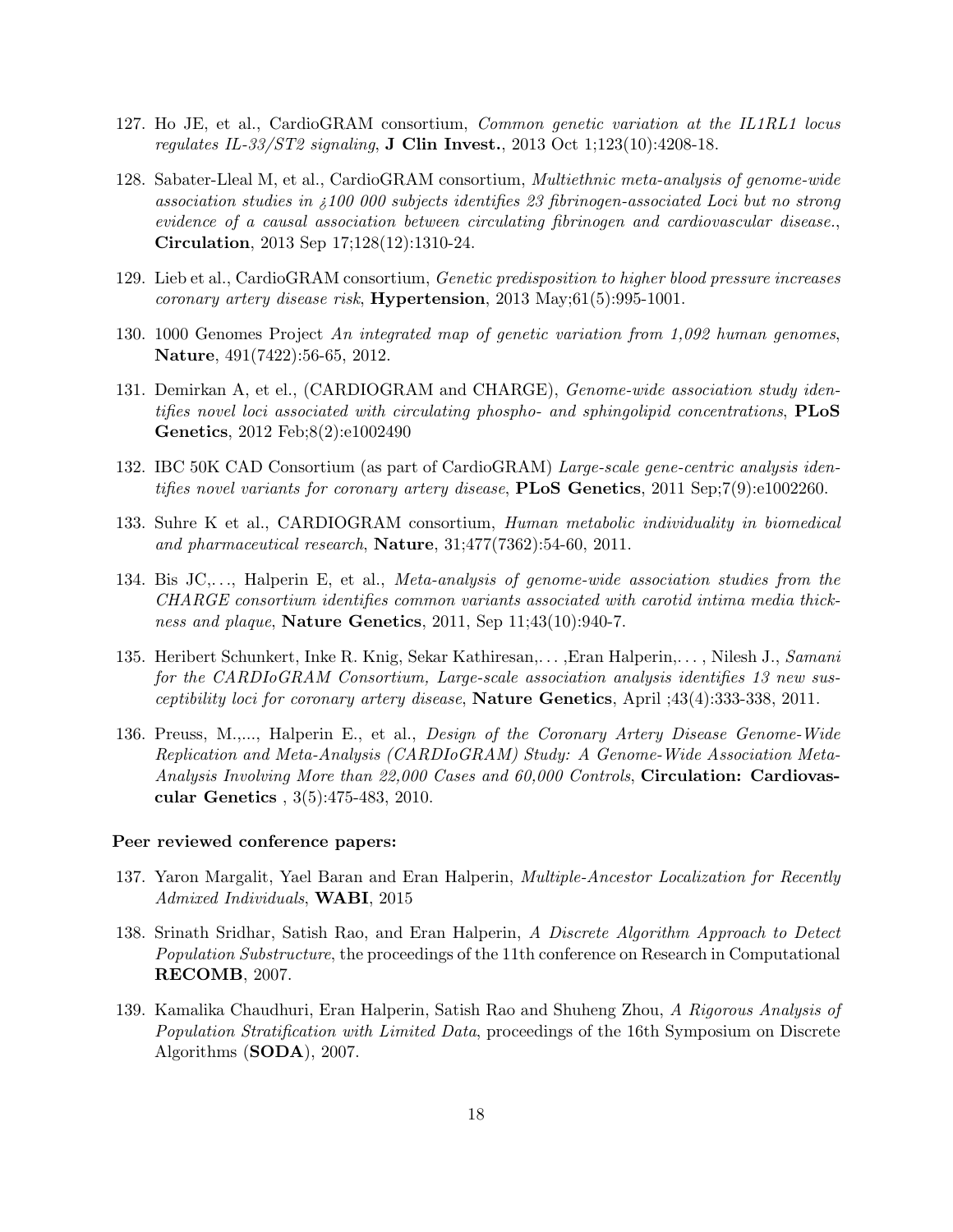- 140. Guy E. Blelloch, Kedar Dhamdhere, Eran Halperin, R. Ravi, Russell Schwartz, and Srinath Sridhar, Fixed Parameter tractability of Binary Near-Perfect Phylogenetic Tree Reconstructions, proceedings of the International Colloquium on Automata, Languages and Programming (ICALP), 2006.
- 141. Srinath Sridhar, Kedar Dhamdhere, Guy E. Blleloch, Eran Halperin, R. Ravi and Russell Schwartz, Simple Reconstruction of Binary Near-Perfect Phylogenetics Trees, PICCS, 2006.
- 142. Eran Halperin and Richard Karp, Perfect Phylogeny and Haplotype Assignment, proceedings of the 7th conference on Research in Computational Biology (RECOMB), 2004, 10-19.
- 143. Eran Halperin, Robert Krauthgamer, Polylogarithmic Inapproximability, proceedings of the 35th Annual ACM Symposium on Theory of Computing (STOC), 2003, 585–594.
- 144. Eleazar Eskin, Eran Halperin and Richard M. Karp. Large Scale Reconstruction of Haplotypes from Genotype Data, proceedings of the 7th conference on Research in Computational Biology (RECOMB), 2003, 104–113.
- 145. Micah Adler, Eran Halperin, Richard M. Karp and Vijay V. Vazirani, A stochastic process on the hypercube with applications to peer-to-peer networks, proceedings of the 35th Annual ACM Symposium on Theory of Computing (STOC), 2003, 575–584.
- 146. Eran Halperin and Aravind Srinivasan, Improved approximation algorithms for the partial vertex cover problem, proceedings of the 5th International Workshop on Approximation Algorithms for Combinatorial Optimization (APPROX), 2002, 161-175.
- 147. Eran Halperin and Uri Zwick, Combinatorial approximation algorithms for the maximum directed cut problem, proceedings of the 12th Symposium on Discrete Algorithms (SODA) 2001, 1-7.

### Peer reviewed conference papers that also appeared as a journal publication:

- 1. Mike Thompson, Zeyuan Johnson Chen, Elior Rahmani, Eran Halperin: Distinguishing Biological from Technical Sources of Variation Using a Combination of Methylation Datasets. RECOMB 2019.
- 2. Elior Rahmani, Regev Schweiger, Saharon Rosset, Sriram Sankararaman and Eran Halperin, Tensor Composition Analysis Detects Cell-Type Specific Associations in Epigenetic Studies, RECOMB, 2018.
- 3. Liat Shenhav, Mike Thompson, Tyler Joseph, Ori Furman, David Bogumil, Itzik Mizrahi and Eran Halperin, Fast expectation maximization source tracking, RECOMB-SEQ, 2018.
- 4. Schweiger, Regev, Eyal Fisher, Elior Rahmani, Liat Shenhav, Saharon Rosset, and Eran Halperin, Using Stochastic Approximation Techniques to Efficiently Construct Confidence Intervals for Heritability, RECOMB, 2017.
- 5. Rahmani, Elior, Regev Schweiger, Liat Shenhav, Eleazar Eskin, and Eran Halperin, A Bayesian Framework for Estimating Cell Type Composition from DNA Methylation Without the Need for Methylation Reference., RECOMB, 2017.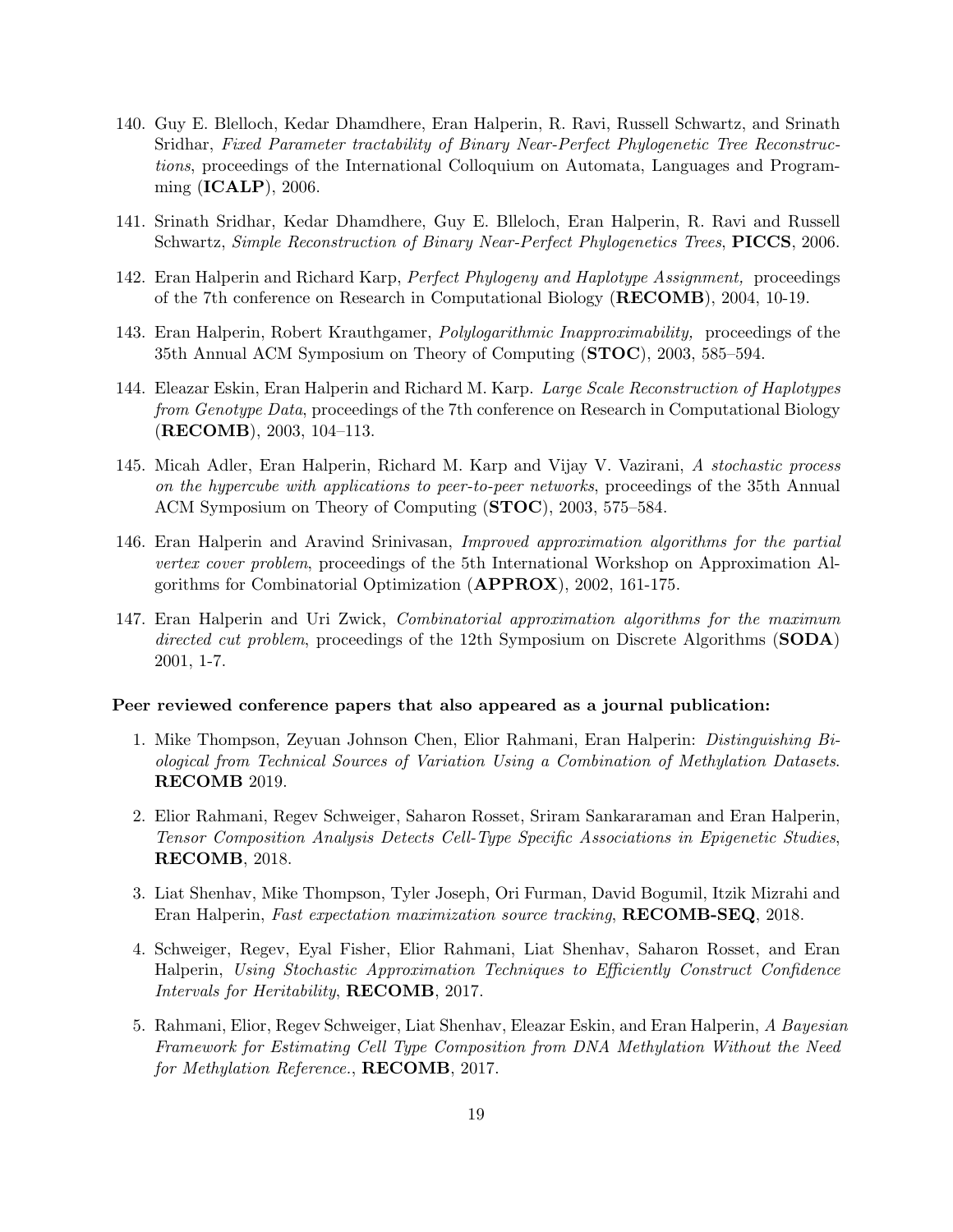- 6. Roye Rozov, Gil Goldshlager, Eran Halperin, Ron Shamir, Faucet: streaming de novo assembly graph construction, RECOMB-SEQ, 2017.
- 7. Weissbrod, Omer, Elior Rahmani, Regev Schweiger, Saharon Rosset, and Eran Halperin, Association testing of bisulfite-sequencing methylation data via a Laplace approximation, ISMB, 2017.
- 8. Zou, J. Y., Eran Halperin, Burchard, E., and Sankararaman, S., Inferring parental genomic ancestries using pooled semi-Markov processes, ISMB, 2015
- 9. Arkin, Yaara, Elior Rahmani, Marcus E. Kleber, Reijo Laaksonen, Winfried Marz, and Eran Halperin, EPIQ - efficient detection of SNP-SNP epistatic interactions for quantitative traits, ISMB, 2014
- 10. Rozov, Roye, Ron Shamir, and Eran Halperin, Fast lossless compression via cascading Bloom filters, RECOMB-SEQ, 2014
- 11. Roy Ronen, Nitin Udpa, Eran Halperin and Vineet Bafna, Learning Natural Selection from the Site Frequency Spectrum, RECOMB 2013.
- 12. Itamar Eskin, Farhad Hormozdiari, Lucia Conde, Chris Skibola, Jacques Riby, Eleazar Eskin and Eran Halperin, eALPS: Estimating Abundance Levels in Pooled Sequencing Using Available Genotyping Data, RECOMB, 2013.
- 13. Osvaldo Zagordi, Armin Tpfer, Sandhya Prabhakaran, Volker Roth, Eran Halperin, Niko Beerenwinkel, Probabilistic Inference of Viral Quasispecies Subject to Recombination, RE-COMB, 2012.
- 14. Zhanyong Wang, Farhad Hormozdiari, Wen-Yun Yang, Eran Halperin, Eleazar Eskin, CN-VeM: Copy Number Variation Detection Using Uncertainty of Read Mapping, RECOMB, 2012.
- 15. Anatoly Efros, Eran Halperin, Haplotype reconstruction using perfect phylogeny and sequence data, RECOMB-SEQ, 2012
- 16. Rozov Roye, Eran Halperin, Shamir Ron, MGMR: leveraging RNA-Seq population data to optimize expression estimation, RECOMB-SEQ, 2012
- 17. Bonnie Kirkpatrick, Shuai Cheng Li, Richard M. Karp, and Eran Halperin, Pedigree Reconstruction using Identity by Descent, **RECOMB**, 2011.
- 18. Dan He, Noah Zaitlen, Bogdan Pasaniuc, Eleazar Eskin, and Eran Halperin, Genotyping common and rare variation using overlapping pool sequencing, RECOMB, 2011.
- 19. Bogdan Pasaniuc, Noah Zaitlen, and Eran Halperin, Accurate Estimation of Expression Levels of Homologous Genes in RNA-seq Experiments, RECOMB, 2011.
- 20. Bonnie Kirkpatrick, Eran Halperin, and Richard Karp, Haplotype inference in complex pedigrees, RECOMB, 2009.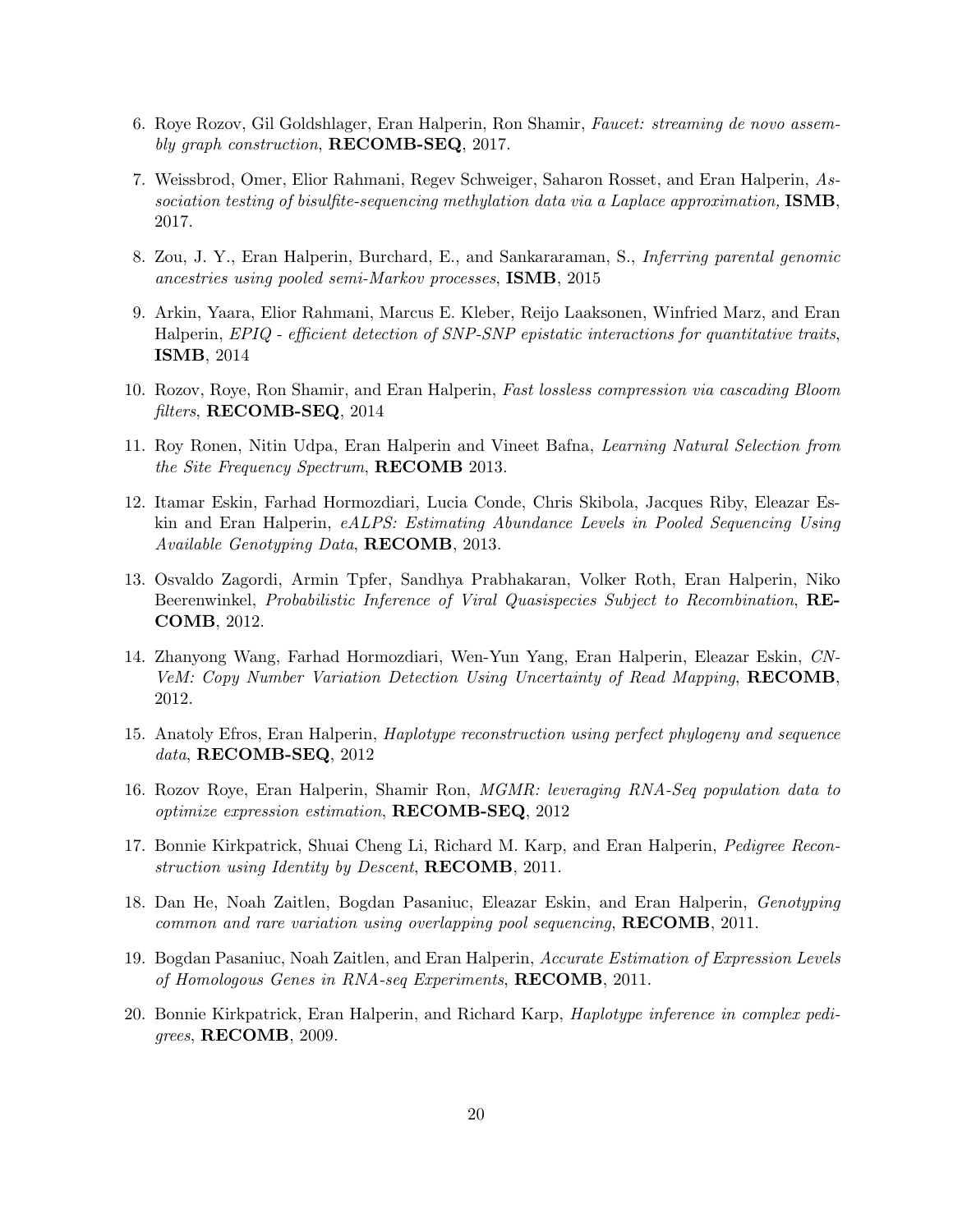- 21. Bogdan Pasaniuc, Sriram Sankararaman, Gad Kimmel and Eran Halperin, Inference of Locus-Specific Ancestry in Closely Related Populations, ISMB, 2009
- 22. Sriram Sankararaman, Gad Kimmel, Eran Halperin and Michael I. Jordan, On the inference of ancestries in admixed populations, RECOMB, 2008.
- 23. Eran Halperin and Elad Hazan, HAPLOFREQ Estimating Haplotype Frequencies Efficiently, RECOMB, 2005.
- 24. Eran Halperin, Gad Kimmel, Ron Shamir, Tag SNP Selection in Genotype Data for Maximizing SNP Prediction Accuracy, ISMB, 2005.
- 25. Eran Halperin and Richard Karp, The Minimum-Entropy Set Cover Problem, ICALP, 2004
- 26. Julia Chuzoy, Sudipto Guha, Eran Halperin, Sanjeev Khanna, Guy Kortsarz and Seffi Naor, Asymmetric k-center is  $log^*n$ -hard to approximate, **STOC**, 2004
- 27. Eran Halperin and Richard Karp, Perfect Phylogeny and Haplotype Assignment, RECOMB, 2004.
- 28. Eran Halperin, Guy Kortsarz, Robert Krauthgamer, Aravind Srinivasan and Nan-Wang, Integrality ratio for Group Steiner Trees and Directed Steiner Trees, **SODA**, 2003.
- 29. Rajiv Gandhi, Eran Halperin, Samir Khuller, Guy Kortsarz and Aravind Srinivasan, An *Improved approximation algorithm for vertex cover with hard capacities,*  $\text{ICALP}, 2003$ .
- 30. Eran Halperin, Jeremy Buhler, Richard M. Karp, Robert Krauthgamer and Ben Westover, Detecting protein sequence conservation via metric embedding, ISMB, 2003.
- 31. Eran Halperin, Shay Halperin, Tzvika Hartman and Ron Shamir, Handling long targets and errors in sequencing by hybridization, RECOMB, 2002.
- 32. Edith Cohen, Eran Halperin, Haim Kaplan and Uri Zwick, Reachability and Distance Queries via 2-Hop Labels, SODA, 2002.
- 33. Eran Halperin, Dror Livnat and Uri Zwick. Max Cut in cubic graphs, proceeding of the 13th Symposium on Discrete Algorithms (SODA) 2002, 506-513.
- 34. Edith Cohen, Eran Halperin and Haim Kaplan, Performance aspects of distributed caches using TTL-based consistency, ICALP, 2001.
- 35. Eran Halperin, Ram Nathaniel and Uri Zwick, Coloring k-colorable graphs using smaller palettes, SODA, 2001.
- 36. Eran Halperin and Uri Zwick, A unified framework for obtaining improved approximation algorithms for maximum graph bisection problems, IPCO, 2001.
- 37. Eran Halperin, Improved approximation algorithms for the vertex cover problem in graphs and hypergraphs,  $SODA$ , 2000.
- 38. Eran Halperin and Uri Zwick, Approximation algorithms for MAX 4-SAT and rounding procedures for semidefinite programs, IPCO, 1999.